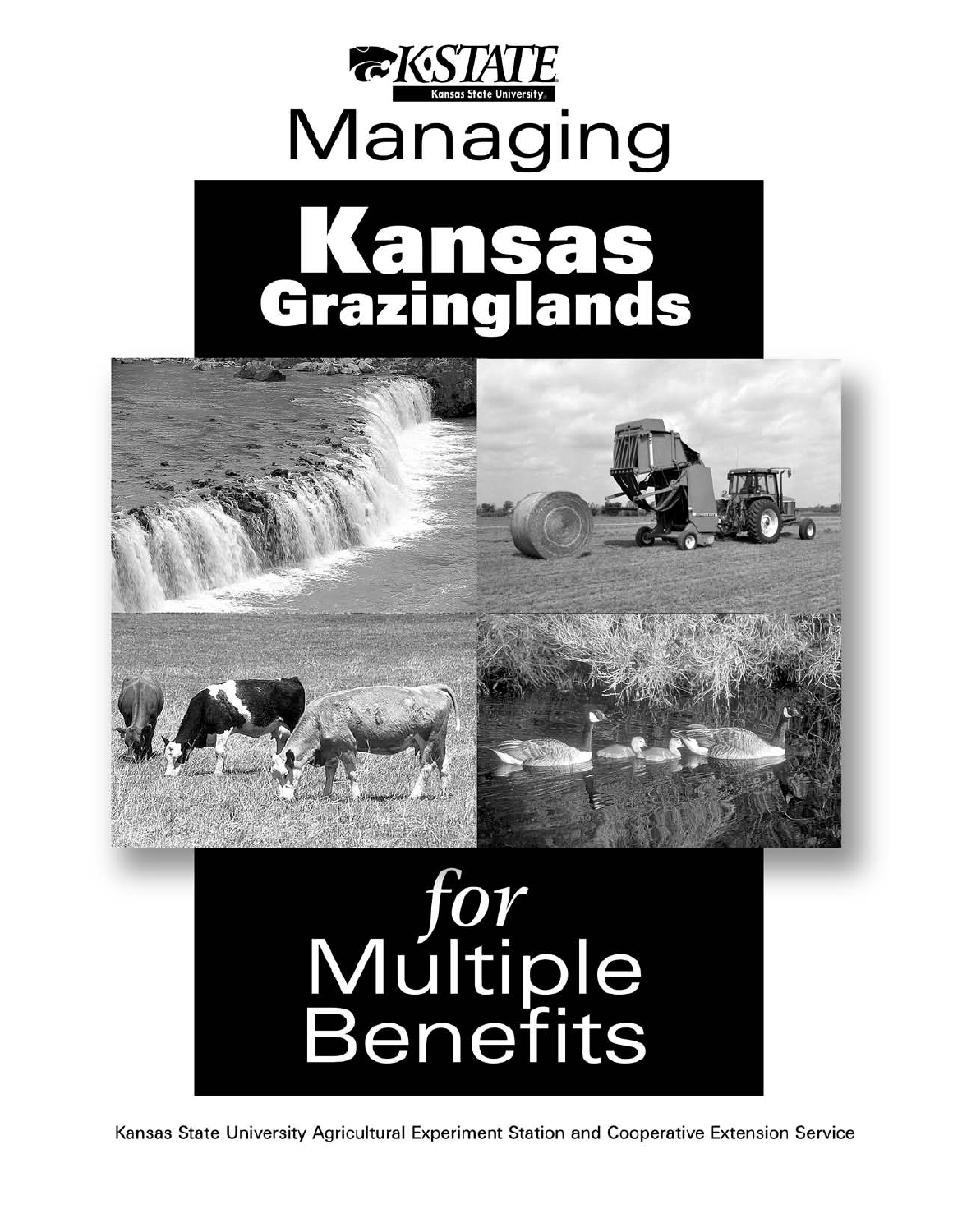## **Contents**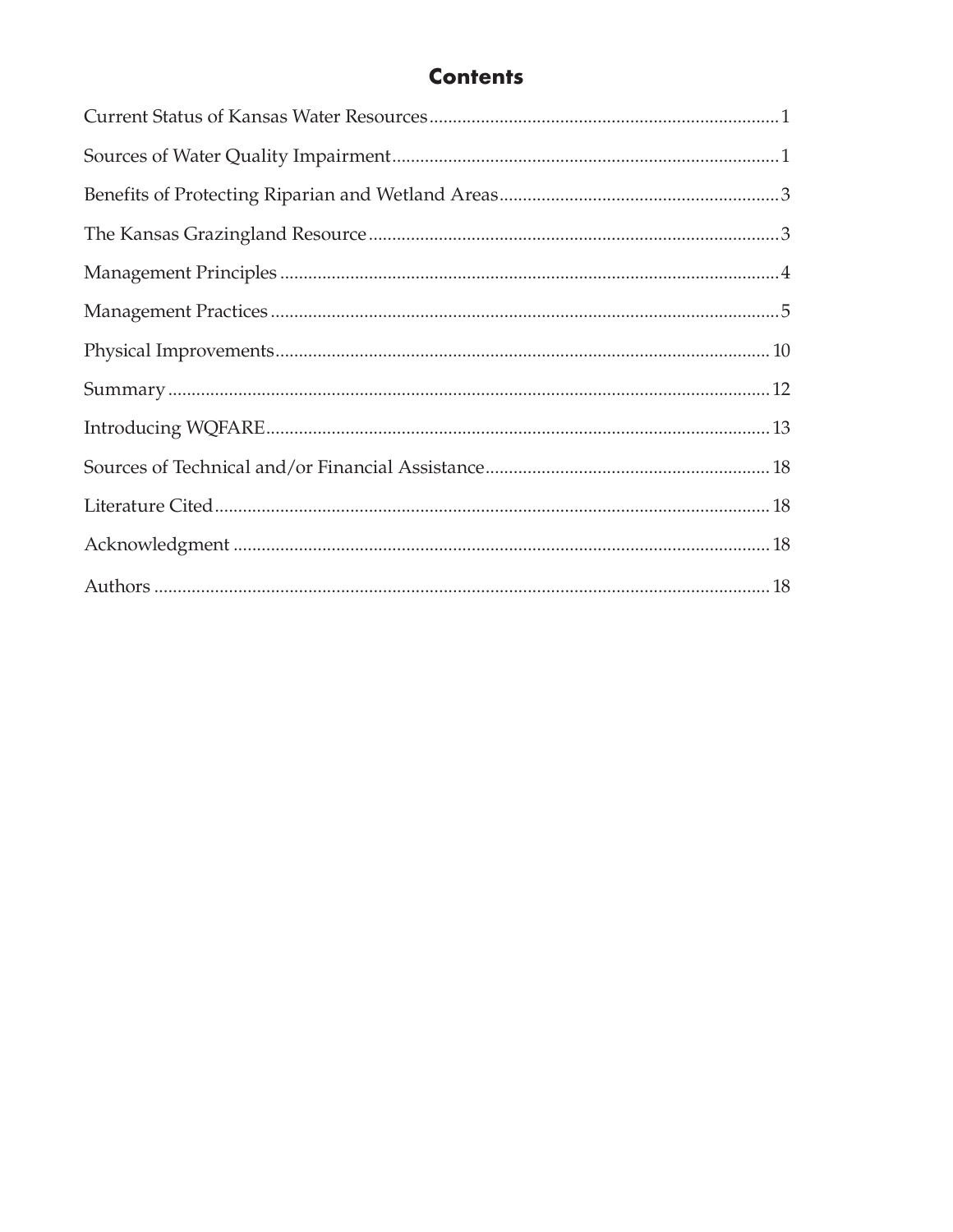## **Introduction**

Livestock grazing, like all enterprises, has the potential to produce waste materials that can pollute water. This can be controlled by proper management. The exact effect grazinglands have on water quality is not well documented. The gen-

eral goal is to reduce the potential for movement of sediment, plant nutrients, pesticides, and animal wastes into Kansas streams, rivers, lakes, and ponds.

Two overall management goals will address these concerns: (1) Optimizing plant growth will provide, within the limitations of a watershed and property ownership, vegetative cover that intercepts raindrops, provides plant densities that impede runoff, and ensures a root mass that binds soil particles together on the soil surface (Figure 1). (2) Reducing the potential for surface movement offsite or leaching of nutrients, animal wastes, and pesticides.

Reducing the contribution of potentially polluting materials from grazingland will contribute to the protection of downstream water quality. Improved onsite water quality also benefits the livestock production enterprise. Microorganisms and chemicals, such as nitrate, in the water supply can cause disease or weaken the animals' immune systems. This can result in a reduction in weight gains, reproduction, and

# **Landscape characteristics influencing runoff Topography** (slope, aspect, terrain) ٨ **Soil Characteristics** (depth, texture, moisture, etc.)



 $\begin{array}{c|c}\n\textbf{Good} & \delta\n\end{array}$  Surface

A

**Figure 1.** *Topography, soil, and vegetative characteristics* 

*influence runoff rates.*

Δ

Runoff Soil Loss

Adapted from Branson et al., 1981

**Vegetative Cover** (composition, density mulch, etc.)

milk production. Ponds with high nutrient concentrations also may contain high populations of algae, which may be toxic to animals drinking the water.

## **Current Status of Kansas Water Resources**

**Poor**

Water quality is considered impaired when normal use of the water downstream (including, but not limited to, domestic water supply, fishing, and swimming) is severely limited or prevented.

The majority of Kansas streams suffer some type of water quality impairment. The Kansas Nonpoint Source Management Plan 2000 Update reported stream miles impacted and the area of the state affected by pollutants (Figure 2). The assessment reported that fecal coliform bacteria was the primary pollutant of Kansas streams. Fewer than half had unacceptable levels of phosphorus and nitrate.

# **Sources of Water Quality Impairment**

Water quality from grazinglands is impaired when suspended solids (soil particles and organic matter particles), nutrients (nitrogen and phosphorus), bacteria, and pesticides exceed standards for specific uses. Pollutants enter streams and rivers through surface flow (runoff) or through internal soil drainage (subsurface flow) either as suspended material or dissolved in water. Internal soil drainage carries both dissolved and suspended material. Surface flow also carries

both suspended and dissolved materials and is the major pollution transport mechanism for Kansas grazinglands. Fecal coliform bacteria, which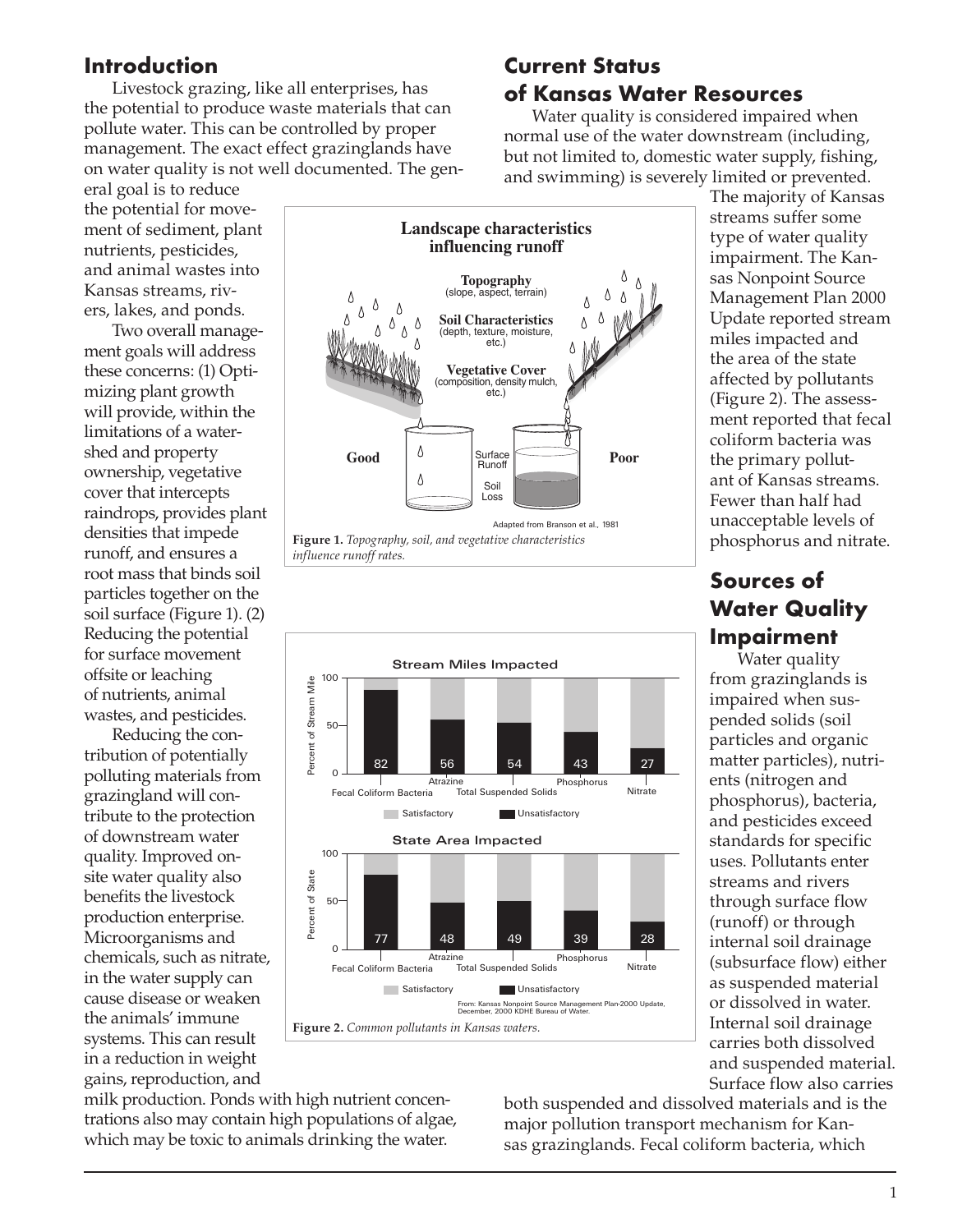can originate from human, livestock or wildlife sources, frequently exceed water quality standards in Kansas. Though fecal bacteria is a major concern statewide, an interpretation of the literature by the

runoff, infiltration of rain and snow melt, or the activities of animals directly in a water body.

There are many ways pollutants from grazinglands can enter water. For example, nutrients and

Kansas Department of Health and Environment suggests that fecal coliform concentrations in typical grazingland streams tend to be lower than those for other land uses. Although the source(s) of coliforms and other pollutants is often difficult to determine, the application of sound grazing management principles will help maintain concentrations at acceptable levels.

Both grazinglands and croplands can, at times, contribute to water quality problems. An earlier Kansas study (Holland, 1971) found that sediment accumulation in



In western Kansas, more sediment originated from rangeland than cropland, because rangeland has less cover than cropland. The sediment loss from both types of land use areas was small, less than 1 ton per acre per year.

When a stream, river, lake, or aquifer is polluted, but the pollution does not come from a single source or event, the water body is said to be suffering from nonpoint source pollution. Any additional activity that produces wastewater or contaminated storm water runoff, but is not required to hold a National Pollutant Discharge Elimination System permit, is a nonpoint pollutant source.

The EPA's most recent 305(b) report identifies agricultural production (confined animal feeding operations, cropping practices, and pasturing) as a major nonpoint pollutant source. Nonpoint source pollution involves the movement of plant nutrients (nitrogen and phosphorus), livestock manure (containing nitrogen, phosphorus, bacteria, and oxygen-demanding substances), soil particles, and pesticides from the land surface into surface water or groundwater. This movement can occur through



pesticides can enter water through improper practices, such as application to frozen or saturated soil, drift, or excessive use. Bacteria can enter water through direct deposit of animal wastes into streams and ponds. Suspended solids and minerals can pollute water as a result of livestock damaging ponds and stream banks, long-term trailing down slopes, and long-term overgrazing. The potential causes of pollution from grazinglands can be controlled through management similar to that required for long-term economic livestock production.

The quality of water

leaving grazinglands is primarily a function of interrelationships between precipitation (interval, duration, and intensity), landscape characteristics, and livestock use. Precipitation events normally determine the maximum amount of runoff possible, while landscape characteristics dictate how much runoff, if any, will occur. Landscape characteristics influencing runoff include: topography (slope, aspect, and terrain), soil characteristics (depth, texture, moisture capacity, etc.), and vegetative cover (species composition, basal density, canopy cover, and mulch) (Figure 4). Infiltration and vegetative cover reduce runoff and subsequent pollutant loading to water courses. Livestock may affect water quality through direct deposition of waste (manure/urine) in water resources or by effects associated with animal concentration (manure concentration, trampling, trailing), overgrazing, and/or untimely devegetation (relative to precipitation events). Management can enhance water quality by manipulating vegetative cover (forage resources) and by managing livestock to minimize negative effects associated with livestock use in a pasture.

A review of relevant literature, pasture inventories, and communication with managers provides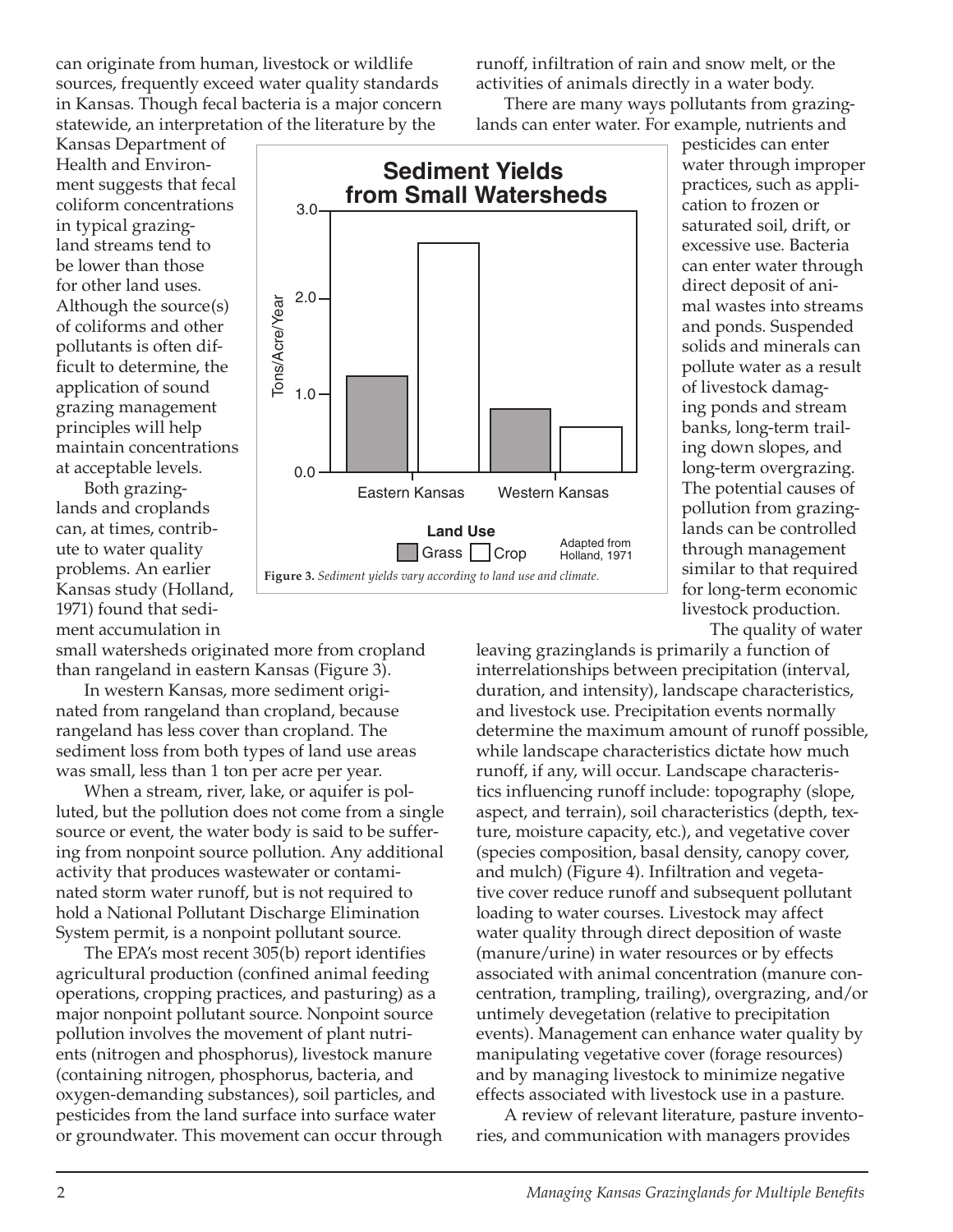an improved understanding of the interrelationship between livestock behavior and water quality. Water quality associated with grazingland is

Water quality impairments can occur in riparian areas, and in downstream areas such as a lake, through any or all of the following pathways.

influenced by livestock distribution. Landscape characteristics that may influence livestock distribution include: livestock water (kind, location, quantity, and quality), shade (presence or absence, location, and canopy characteristics), topography, landscape temperature differentials, prevailing winds, and facilities (feeders, rubs, fences, gates, etc.) locations. Relationships between



**Figure 4.** *Runoff and sediment are reduced as vegetation height, density, and root mass increase.*

landscape characteristics, pasture conditions, and facilities determine where livestock will likely graze and congregate and thus the location and relative degree of defoliation and waste deposition.

## **Benefits of Protecting Riparian and Wetland Areas**

Riparian areas, the natural vegetation types and sites along water courses, are considered criti-

cal areas for protecting water quality. These riparian areas, together with wetlands, can minimize the effect of pollutants on water resources.

Riparian areas have unique vegetation due to the presence of water for varying lengths of time during the year. In addition, soils in these areas have hydric characteristics (resulting from the presence of water) and may be capable of supporting wetland vegetation. Riparian and wetland areas play an important role in water quality protection by trapping, transforming, or otherwise neutralizing such pollutants as suspended solids, nutrients, and certain pesticides.

Overgrazing along streambanks, channels and in feeding areas can damage or destroy vegetative cover. Vegetation in riparian areas is especially prone to overgrazing because it is usually the first vegetation to green up in the spring and is highly palatable.

**For additional information:**

*Stocking Rate and Grazing Management (MF-1118)*

K-State Research and Extension

### **Direct entry**

Animals can deposit manure and urine directly into the water, causing impairments by pathogens, nitrates, and phosphates.

#### **Runoff and leaching**

Pollutants from manure and urine can enter surface water through runoff and leaching.

## **Soil erosion**

Where plant cover on streambanks has been damaged or lost, silt and other sediments can pollute the water through soil erosion. Areas that are overgrazed are prone to erosion and pose a higher risk of causing nonpoint source pollution problems. Maintaining the long-term viability of riparian and wetland areas will help assure stable streambanks and the desired onsite and off-site water quality conditions.

## **The Kansas Grazingland Resource**

Kansas has a large and valuable grazingland resource. Based on the Natural Resource Inventory conducted by the USDA Natural Resources Conservation Service (formerly the Soil Conservation Service), rangeland occupies 17.1 million acres and tame pasture 2.2 million acres. Rangeland is grassland dominated by native grasses. Tame pasture normally consists of introduced grasses, including

smooth brome, tall fescue, and bermudagrass, which require added nutrients to be fully productive. Management of each forage is based on the growth and development of the plants involved.

The 19.3 million acres in permanent vegetation cover are made up of perennial plants, primarily grasses. Beef cattle production is the major enterprise on these lands. Sheep and goat production are minor uses. Wildlife, fish, and recreational uses

3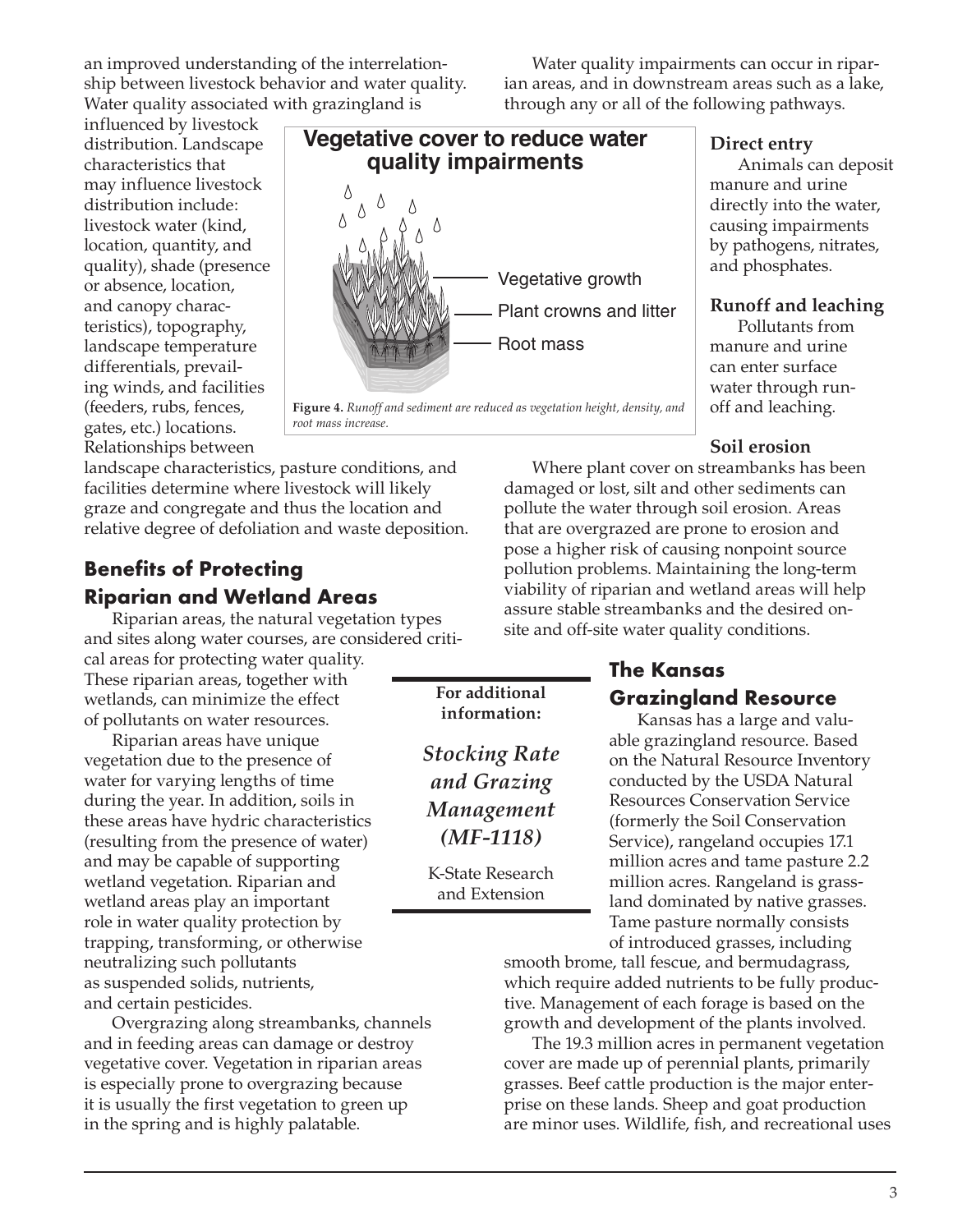are increasing. The economic benefit derived in Kansas from all uses exceeds \$4 billion annually.

## **Management Principles**

Several principles of grazingland management are used to maintain and improve the productivity of the resource. Understanding these principles is the key to developing a system of management practices that can sustain profitability and reduce runoff potential. Specific management practices will often be unique to each situation, but practices are always based on the same principles, which apply to all grazing types.

Grazing management strives to develop a vigorous vegetative cover that helps protect the soil and reduce potential water quality impairments. This is achieved in three ways:

- 1. Vegetative growth provides cover to intercept raindrops;
- 2. Plant crowns provide barriers to the movement of water and solid pollutants; and
- 3. Root mass in the upper soil profile holds soil particles in place.

Forage production for livestock consumption

and for the replenishment of root reserves is a primary factor in the efficient and economical operation of any grazing enterprise. Adjustments in management and/or facility location can be used to increase plant cover, production, and density. Management should strive to ensure an adequate separation (distance and cover) between livestock waste (manure and urine) and drainages. In developing management strategies to improve vegetative cover, the grazingland manager is guided by six grazing management principles:

- Stocking rate
- Uniform utilization/grazing distribution
- Degree of utilization/degree of use
- Season of use
- Kind and class of livestock
- Systematic rest

The first five are used together. In the management decision process, stocking rate is the most critical principle, while the next four represent modifications of stocking rate. Systematic rest is a specialized form of grazing management requiring higher levels of management inputs.

#### **Stocking Rate**

Stocking rate can be defined as the land area allocated to each grazing animal for the grazable period. Three factors are included: the animal, the forage being grazed, and the length of time animals will be on the land. Stocking rate influences how well perennial plants will recover from grazing during the growing season, how well the plant will continue to produce in following years, the quality of the available forage, and the animals' performance.

Only the palatable species should be considered in determining stocking rates. Continued overuse of the most palatable species will occur if stocking rates are determined by including unpalatable species as part of the forage available. This will reduce the long-term productivity of the forage resource, resulting in a reduced profitability of the livestock enterprise, increased likelihood of soil erosion, and invasion of undesirable vegetation.

Many livestock operations base their stocking rate on tradition, the rate used by their neighbors, financial pressure, research results, or guesses. For grazed forages to remain productive, grazing pressure must be matched to the pasture's carrying capacity on a pasture-by-pasture basis and adjusted

for short-term climatic changes.

When matching grazing pressure with carrying capacity, the goal is to attain the best compromise between maximum gain per animal and maximum gain per acre, rather than to maximize either factor by itself. To protect the soil from eroding, it is important to ensure that the vegetation on the grazingland is maintained or improved during the growing season. Most often, this is achieved with a moderate stocking rate. A manager's

goal should be to stock at the average, but be prepared to change stocking rate or to feed during periods of stress, such as drought or flooding.

### **Uniform Utilization**

*Grazing Distribution (MF-515)*

K-State Research and Extension

> Grazing animals usually do not graze an area uniformly. When uneven grazing occurs, forage availability and quality may suffer, resulting in reduced animal performance. Uneven grazing patterns can occur for several reasons:

#### *Pasture shape, terrain, and water location*

Many pastures have one or more areas that are underused due to the presence of steep

**For additional information:**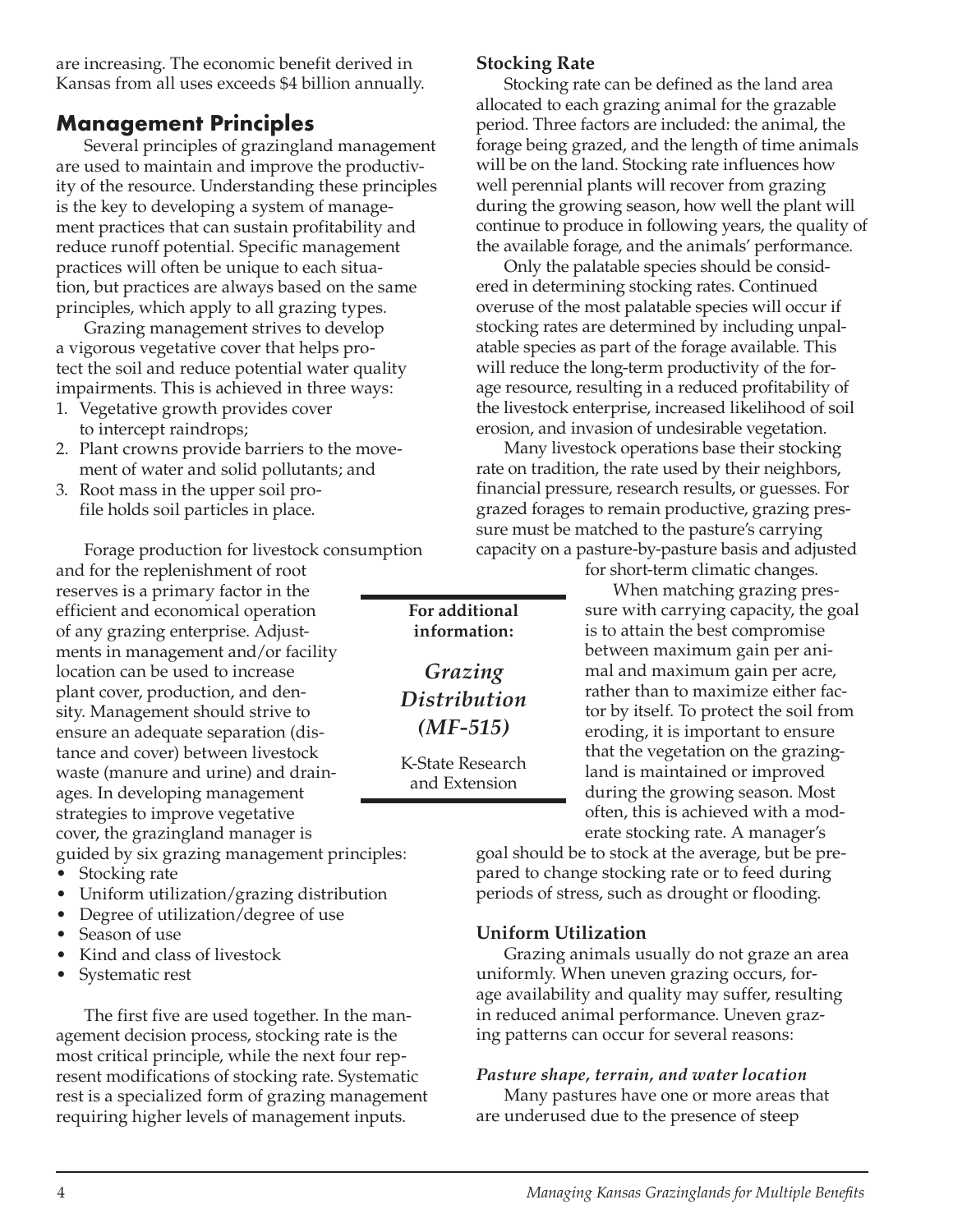slopes, unusually rough terrain, or inaccessible water sources. The shape of a pasture also can affect uniformity of grazing. Encouraging animals to graze underused areas is often difficult and requires changing the grazing animals' habits and grazing patterns. See the following section on grazing distribution practices for information on how to accomplish this.

#### *Grazing preference*

The relative palatability of a plant species depends on factors such as the other species present, stage of growth, and soil fertility status. Grazing animals will concentrate in areas where the plants are most palatable or will selectively graze only the most palatable plants throughout the pasture.

#### **Kind and Class of Livestock**

The kind and class of the livestock influence grazingland management decisions. Different animals prefer different forage types. Cattle prefer grasses, sheep prefer forbs, and goats and deer prefer browse (the edible portions of woody plants) and forbs. Because of these differences in dietary preference, mixing kinds of livestock under certain conditions to increase carrying capacity and production is possible. Sheep and goats may also help control weeds and brush. However, the forage source must have the necessary diversity and production for the animals to meet their dietary needs.

Total forage demand will depend on the age and reproductive status, or class, of the grazing animals.

#### **Seasonal Nutritional Needs**

Forbs often fill nutritional needs during certain periods. This may cause uneven grazing patterns.

#### *Degree of Utilization*

Degree of utilization refers to the portion of the current year's forage production consumed or destroyed by grazing animals. Each pasture has an optimal degree of use, depend-

ing on plant palatability, season of use, and kind and class of livestock. Generally, no more than 50 percent of the current growth by weight should be removed during the growing season.

#### **Season of Use**

The time of year during which plants are grazed influences how much plant material can be removed without reducing the production potential or changing the species that grow. A perennial plant must have enough leaf area during the late summer and early fall to produce food, both for current growth needs and for stored food reserves. Excessive defoliation (removal of more than 50 percent of the plant by weight) during certain periods is harmful to plants. Warm-season plants should not be grazed excessively during reproductive development (mid-July to frost). Cool-season plants are most susceptible during early vegetative growth in late winter to early spring, summer dormancy (July-August), and the vegetative growth in early fall.

**For information on the requirements of animal waste management, contact the Livestock Waste Management Section, Kansas Department of Health and Environment.** *www.kdhe.state.ks.us/feedlots* **(785) 296-6432**

#### **Systematic Rest**

Planned, periodic rest has become a major factor in the maintenance and improvement of grazed forages. Rest at key periods allows the plants to grow and meet their nutritional requirements. Systematic rest can maintain or improve pastures with little disruption in livestock management.

Grazing management principles must be applied in combination to accomplish

multiple goals including profitability assurance, maintaining forage vigor, and addressing water quality issues. Stocking rate, grazing distribution, degree of use, season of use, and kind and class of livestock are the primary principles used to produce a management strategy. Well devised facilities and/or practices such as livestock water, prescribed burning, and fencing are fundamental to a successful strategy. When strategy or practice changes are considered, evaluate their influence on vegetative cover and livestock concentration. An effective evaluation identifies the expected livestock behavioral response to the new combination of management principles, pasture facilities and landscape features. Significant management changes or investments to protect water quality will be selected based not only on expected livestock behavior, but also on economic feasibility.

#### **Management Practices**

The following are management practices that can reduce the discharge of pollutants from grazingland, improving and protecting water quality.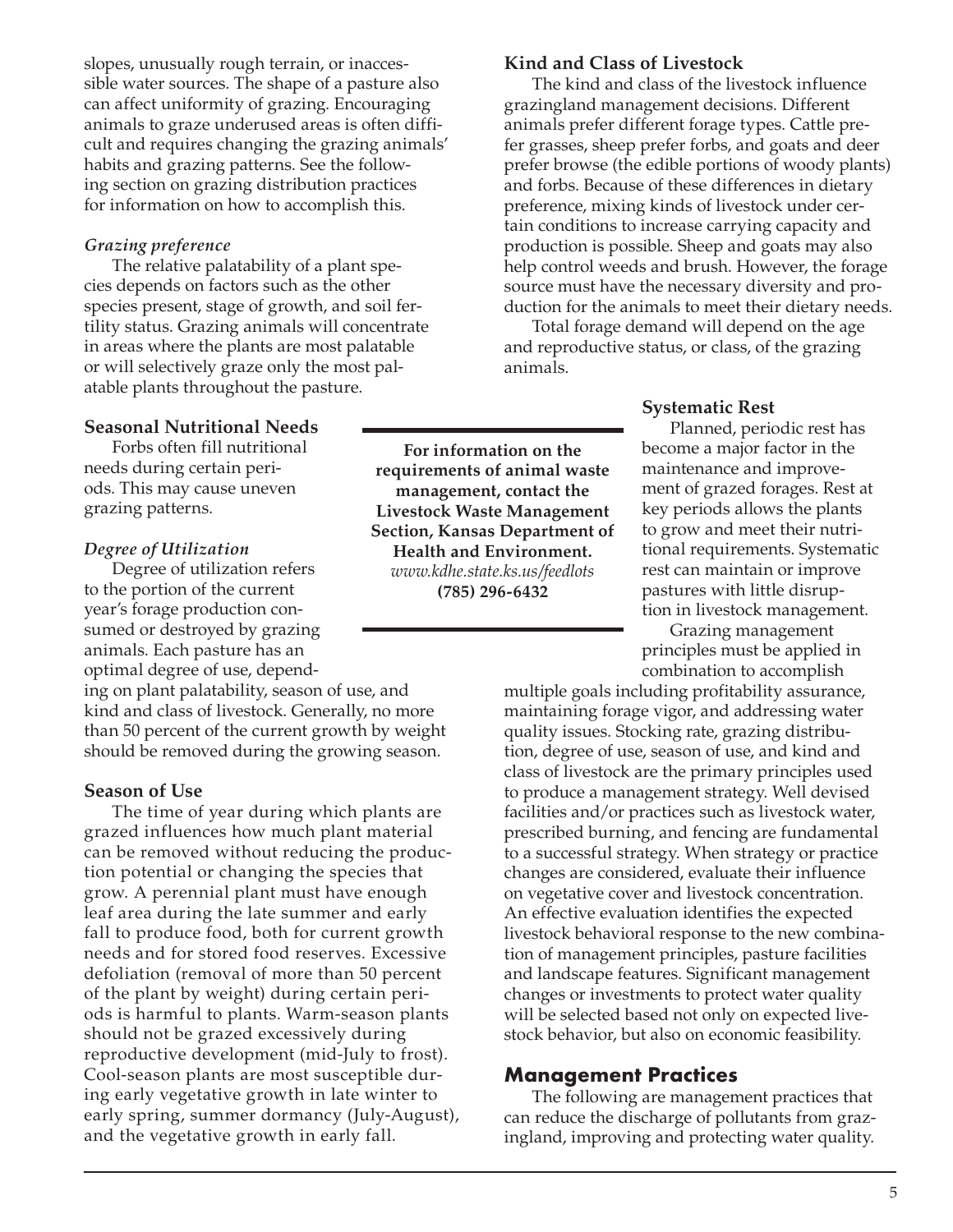The choice of grazing management practices should be based on the basic principles listed below.

- Grazing distribution practices
- Fertility management
- Weed and brush management
- Prescribed burning
- Grazing systems

## **Grazing Distribution Practices**

A uniform distribution of grazing is essential for the effective use of the forage resource. Obtaining uniform use patterns as soon as the animals are introduced is important since livestock establish their grazing habits when they first enter a new pasture.

#### *Modifications of Normal Management*

Among the most readily used practices are those that require only modifications of normal management. Examples include the location of salt/mineral feeders; oilers, dust bags, or rubbing posts; and winter feeding areas. Properly used, these normal management practices help maintain adequate vegetative stands, reducing runoff potential.

**Moving salt/mineral** feeders away from water is one way of improving grazing distribution. The new salt/mineral location should be in undergrazed areas. When placing the salt/mineral feeders in a new location, make sure the livestock follow so they know where the new location is. Move the salt/mineral feeders whenever livestock congregate and begin to trample and damage the vegetation.

**Oilers, dust bags, or rubbing posts** can be used in the same way as salt and mineral feeders. They do not need to be located with the salt/mineral or left by water. Oilers or rubbing posts should not be placed between water and salt. Salt should not be placed between water and oilers. Distribute these throughout the pasture to gain uniform use of the pasture.

**Winter feeding location** can influence where animals graze during the growing season. Feeding locations can be temporary or permanent, depending on management considerations and the animals' needs. Use temporary feeding locations to change seasonal grazing patterns. In areas that need to be grazed, feeding on the ground will help by encouraging the animals to trample standing vegetation and graze dead plant material as they pick up feed. Trampling the standing vegetation allows animals access to new growth later in the season.

Pastures set aside for use during the winter months and not grazed during the growing season can be grazed more heavily. In this situation, the plants have a chance to recover during the growing season.

Permanent feeding facilities should be placed where animals will not have access to streambeds and runoff will not enter streams. Winter feeding in the same location every year results in overuse or trampling of the vegetation, especially if the area is also grazed during the growing season. Continual feeding in the same location will, over time, bare the area, opening it to erosion. Permanent winter feeding facilities should be managed according to the guidelines and regulations applicable to confinement feeding operations.

#### *Substantial Changes in Management or Capital Input*

Another category of management practices includes those that are more involved, requiring changes in management or capital input. Examples include prescribed burning and construction of drift fences, access routes, livestock watering facilities, and fencing. Each of these can be used to improve the overall vegetative stand and reduce runoff potential.

**Prescribed burning** can be used to change where and how much animals graze an area. For more information, see the section on prescribed burning on page 8.

**Drift fences** (short fences or barriers) can prevent livestock from trailing through an area. For example, a drift fence could be used to block a gentle slope where continual trailing of animals is causing gullies. This will force the animals to use different areas. A drift fence parallel to a stream can force livestock to cross at selected locations that will minimize damage to the banks and channel.

**Constructing access routes** along contours or through barriers in areas of rough or steep terrain will allow livestock and equipment access and improve use of the forage.

**Livestock water location** is an important factor in determining animal behavior and habits. One way of drawing animals away from streams and drainages is through the use of livestock water developments. Examples include stock ponds (Figure 5), pipelines and troughs, spring developments, and solar-powered pumps. Choosing the kind of water source depends on the terrain, groundwater availability, and cost.

**Strategic fencing** is a possibility where it allows vegetation to be manipulated. But strate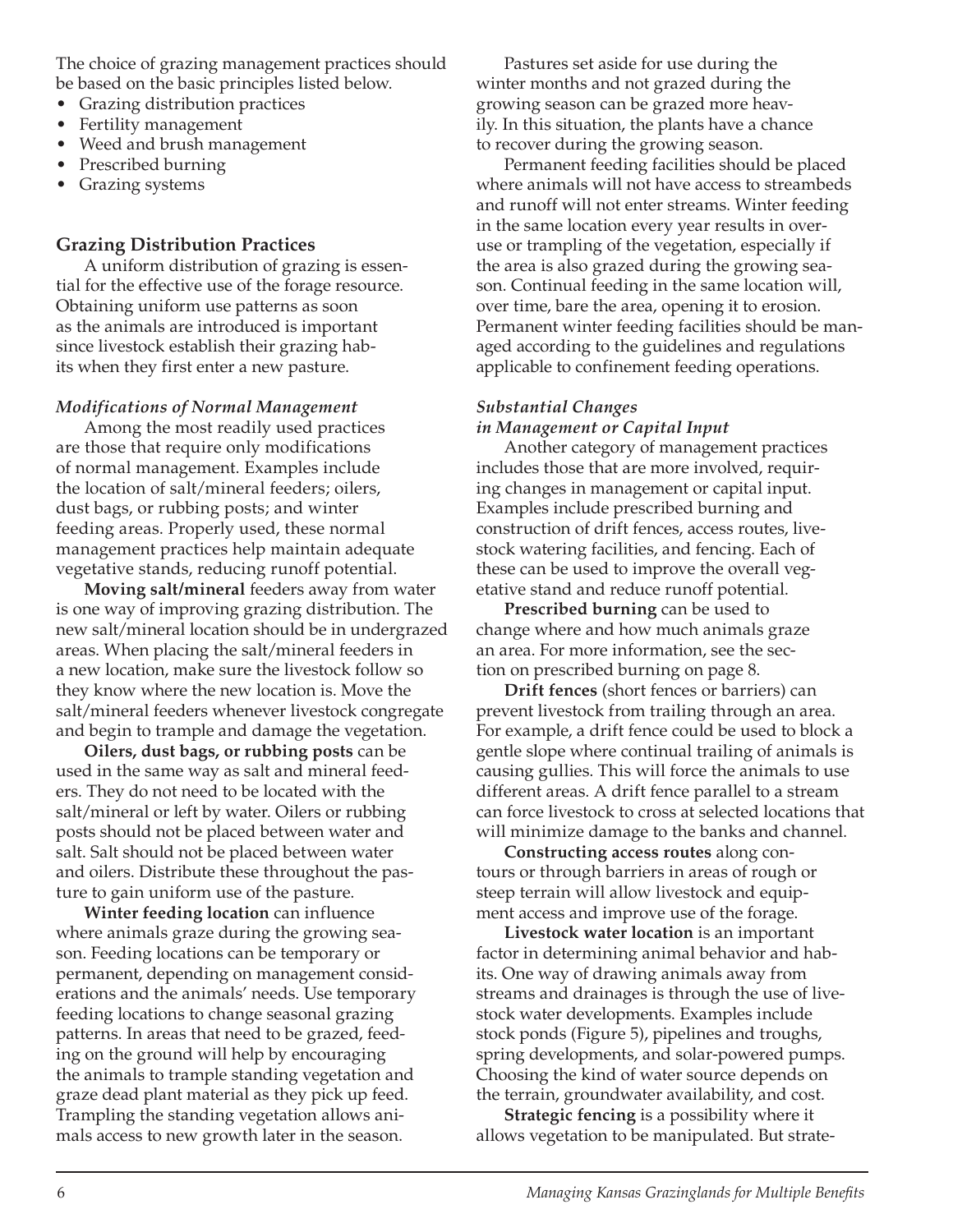gic fencing should be considered only after other practical means of manipulating grazing distribu-

Additionally, commercial fertilizer should be applied in split applications according to plant

tion, including water development, have been exhausted. Fencing usually has a high investment cost and is at least semi-permanent once it is installed. Electric fencing can be an economical means of controlling animals when all other means are inadequate.

#### **Fertility Management**

Fertility management involves the selection of rate, timing, and method of nutrient applications. Proper use of nutrients can reduce the potential for movement into surface or groundwater. There are three primary sources of supplemental nutrient applications to grazinglands: commercial fertilizers, manure, and lagoon water. Each has unique management

guidelines for their use. Nutrient applications are a necessary production practice on tame pastures and on rangeland in some areas. The following are management guidelines common to all nutrient sources:

- Soil test to determine existing nutrient levels.
- Determine amount of supplemental nutrients needed to meet the forage production goal.
- Apply nutrients when they will most likely be used by the plants.
- Do not apply fertilizers, manures, or lagoon water to frozen or saturated soil, or under conditions where runoff is likely (such as immediately before heavy rains, on moderate to steep slopes, or next to streams or other water).

**Livestock behavior and water quality**<br>Influences include water location and quality, shade, topography and prevailing winds.



**Figure 5.** *Location and kind of livestock water source can change animal behavior.*

### **For additional information:**

*Rangeland Weed Management (MF–1020)* 

*Rangeland Brush Management (MF-1021)*

> K-State Research and Extension

growth and moisture availability whenever possible.

Manure may be applied fresh (from the lot or stockpile) or composted. The following guidelines should be followed:

• Determine nutrient content of each lot of manure.

• Apply manure to supply the amount of nutrient needed in smallest quantity, usually phosphorus. Applying manure to meet nitrogen needs usually results in a rapid buildup of soil phosphorus levels.

• Monitor salt content in manure and soil to prevent the development of saline, sodic, or saline/ sodic soil conditions.

• Be sure to follow any waste management plan and permit requirements if the confined

animal feeding facility is permitted.

• Lagoon (animal manure or nutrient management) water should be applied by the same guidelines as manure.

#### **Weed and Brush Management**

Weeds and brush can restrict or prevent livestock from grazing a pasture uniformly. They replace grazable forage and can create physical barriers to livestock movement and grazing, and limit access to parts of a pasture. This can lead to stand reduction and possibly overgrazing of certain areas, which could increase the potential for erosion. Base a management strategy for reducing weed and brush problems on an under-

standing of the role of competition for root space in the soil and on what plants will be present.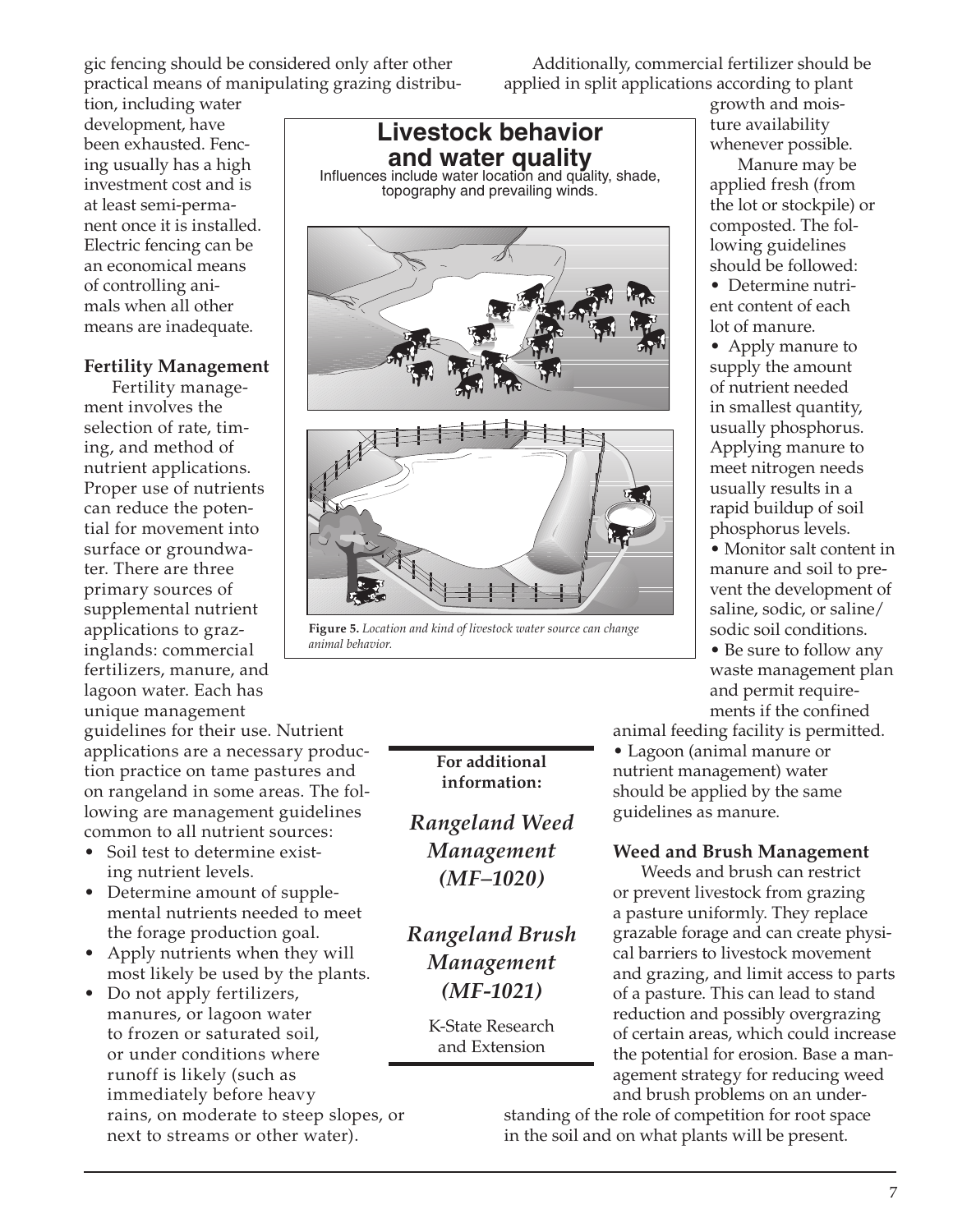Plant roots compete for space from which they can extract water and nutrients. If the roots of one species totally occupy a portion of the soil profile, invasion of other species is difficult or impossible. In a successful management program, the roots of desirable species will occupy the soil profile, assuring dominance by those species.

Controlling unwanted plants can be expensive and difficult. Strategically planning brush areas for wildlife or erosion control may be more economically feasible than trying to reclaim the land for grazing. Poisonous, noxious, and invading weeds that are not compatible with forage should be targeted for control. Many "weeds" are actually beneficial to livestock and wildlife, and the consequences of their removal should be considered before a control program begins.

Forage production decreases as weed and brush encroachment increases. At some level, weed and brush populations become high enough to warrant control. To be justified, control of undesirable species must increase forage production or availability for livestock. Reducing unwanted plants to a tolerable level generally is more economical than attempting to eliminate them. Cost effectiveness increases when weeds are controlled on sites with high production potential, such as lowlands and meadows. Because species respond differently to control attempts, accurate identification of the undesirable plant is important for successful management.

**Weed management** is sometimes necessary because of overgrazing and/or drought. Two or more successive years of drought will encourage invasion of both undesirable grasses and broadleaf weeds. Annual weeds also may occur in pastures under certain weather conditions. The first step is to develop a long-term man-

agement program that encourages the growth of desirable vegetation, particularly perennial grasses.

Mechanical, chemical, and biological control methods, along with prescribed burning, can be used when weeds get too large or widespread. Integrating control methods with the ongoing management program will be a key part of the process.

**A long-term brush management** program may also be needed to deal with existing trees and brush that are impairing the effectiveness of other management practices, and any new invasions of trees and brush. Mechanical, chemical, and biological measures, along with prescribed burning, should be used in combination to manage existing woody plants and prevent their invasion. Management programs should begin by targeting open areas where brush is scattered, followed by areas where brush is more dense. The most cost-effective and timely methods appropriate for the situation should receive priority. When using biological measures, be sure to consider all potential grazing animals, including cattle, sheep, goats, and so forth.

Note: Before destroying any hardwoods that may have potential economic value, such as walnut and oak, an assessment by a forester may be

> desirable. **When using pesticides, always read and follow label cautions, instructions, and directions.**

Fire, grazing, and drought were natural factors in the development of native grazinglands. As settlement progressed, improvements such as roads, fields, and fencing limited the occurrence and size of wildfires. Over time, vegetation changed in subtle ways. Prescribed burning strives to reintroduce fire as a safe and effective management practice. The first consideration in prescribed burning is safety, including adherence to any applicable state regulations. Properly timed fires can be conducted with minimal runoff and soil loss. Prescribed burning has been used more on rangeland than cool-season pastures. Properly used, it can increase vegetative growth and reduce weed and brush problems. This reduces the potential for erosion and runoff.

**Rangeland.** Prescribed burning on rangeland can

provide many benefits. It is an aid in grazing distribution, weed control, brush control, wildlife habitat improvement, and grazingland improvement. Annual burning, where it is possible, together with previously mentioned practices can change the grazing distribution. Livestock prefer forage on burned areas.

A management program that includes timely spring burning for 2 successive years will greatly

**Prescribed Burning For additional information:**

*Prescribed Burning: Planning and Conducting (L-664) Prescribed Burning: Safety (L-565)*

*Prescribed Burning: Equipment (L-876)*

*Prescribed Burning: A Management Tool (L-815)*

> K-State Research and Extension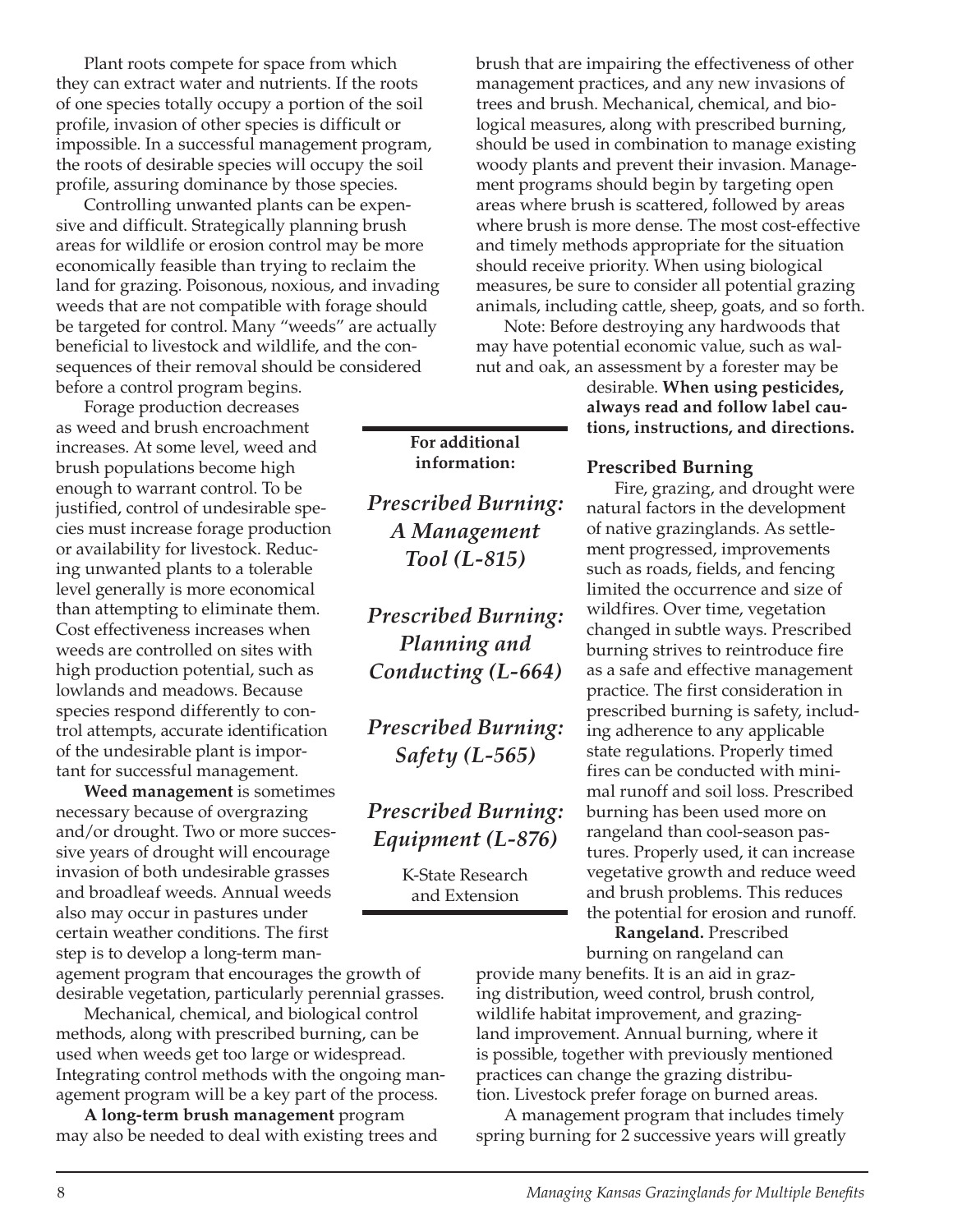reduce most weed and brush species. Combining prescribed burning with other control practices can keep weeds and brush at a minimum.

**Cool-Season Grasses.** Cool-season grasses such as smooth bromegrass and tall fescue, do not respond to prescribed burning like native grasses. However, prescribed burning can be used to remove excess mulch and standing dead material that inhibits grass growth and to control woody invasion.

#### **Grazing Systems**

Grazing systems are specialized grazing management programs developed as a means of providing systematic rest to the forage plants. A grazing system involves recurring periods of grazing and rest for the forage. If a certain system can improve long-term vegetative health, this reduces the potential for erosion.

A grazing system is more than just a plan to randomly move livestock from one pasture to another. It must be designed to accomplish specific goals and objectives within the resources available (land, labor, capital). When designing a system, producers must first work out the mechanics of moving the animals. Animal and financial management, along with marketing ability, should also be considered. Above all, the attitude, understanding, and ability of the operator is important.

Three major concerns must be addressed: water, fencing, and animal nutrition. Clean, high-quality water for the grazing animals must be in adequate supply. There must also be a reserve in case the primary water source fails.

Fencing should be designed so that livestock can be moved as simply as possible with the least amount of fence material. Fencing must be adequate to confine the animals.

Nutrition directly affects animal performance. One concern is the varying level of nutrition resulting from the movement of animals from grazed to ungrazed forages. Moving animals before nonselective grazing becomes excessive will help even out this variation in nutrition.

#### *Designing a System*

A grazing system should be designed to maintain or enhance forage potential of a pasture. A properly designed system should improve plant vigor and production by favoring desirable plants. Maintaining or improving plant vigor, dry matter production, and good vegetative cover will result in the best forage production. It also will provide environmental benefits by reducing erosion potential. Degradation of species composition and/or reduction in forage production will occur in systems that do not allow desirable perennial plants time to replenish their food reserves.

A well-designed grazing system should integrate management of the vegetation, soil, and animals. It should consider the effect annual differences will have on management strategy. Plant production and animal performance are highly influenced by stocking rate. Individual animal performance should not be sacrificed for high livestock production per acre. The type of livestock operation and the level of managerial ability are important considerations.

#### *Kinds of Systems*

There are many different kinds of grazing systems. Each system has advantages, disadvantages, and limitations. The following are several categories of grazing systems in use today. As the complexity of the system increases, the level or intensity of management also must increase. Many systems substitute management skills for labor. A system may be designed to benefit the plant, the animal, or both. Those that benefit the plant will have the most benefit for environmental quality.

Sequential or complementary forage grazing systems (using two or more forages during the grazing season) strive to provide green, high-quality forage as long as possible. Normally, producers design such a system so each forage is grazed at its highest quality. Properly designed and managed, these systems benefit both the plant and the animal.

Sequential forage systems are those in which two or more forages are grazed in a sequence. To properly design a sequential forage grazing system, forages must have different growing seasons and be fenced separately. Each forage is used during its vegetative growth period. Regrowth may be stockpiled for dormant-season use.

Complementary forage systems are those that use two or more forages together. The second forage is used to supplement the primary forage. Generally, the second forage is a summer annual such as sudan. The second forage is grazed at the same time as the primary forage to add quality to the animals' diet.

**Partial-season grazing** systems use a forage for only a short period during the growing season. Intensive early stocking, used only on rangeland, is an example. Intensive early stocking (doubling the number of stockers during the first half of the grazing season and removing them by July 15) can benefit both forage and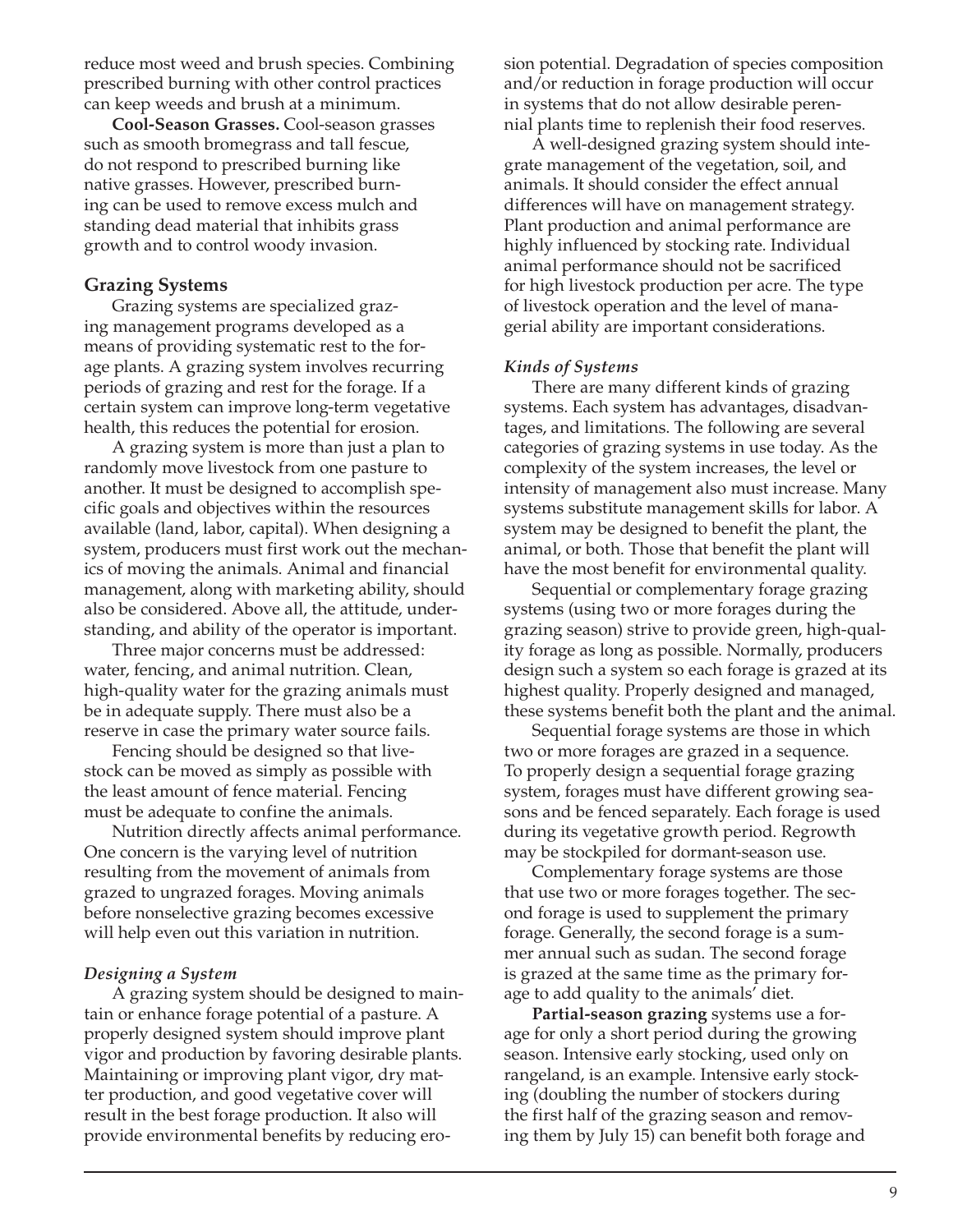livestock production. Once grazed during the early part of the season, the pasture must not be grazed again until after the plants are dormant.

**Deferred grazing** is the practice of delaying grazing in a pasture normally reserved for use during the dormant season. Deferred grazing also may be used to provide a rest period for restoring plant vigor, reproduction, or new seedling establishment. The deferred pasture is not necessarily part of a systematic rotation. A deferred pasture can be used during the dormant season for backgrounding yearling cattle or for calving. When used for dormant season pasture, supplementation of the animals may be necessary. Pastures used during the dormant season and rested through the growing season are usually in the best condition.

**Two to four pastures/one herd systems,**  often called "rotation grazing," require livestock to be moved from pasture to pasture, with each pasture being grazed only once each year. The next year, grazing begins in a different pasture. Forage potential is usually improved by these systems, but animal performance may be reduced unless their nutritional needs are carefully managed. To maintain nutritional quality, moves must be made so animals are not facing major palatability or nutritional changes.

This system is not as intensive as cell grazing, and may be more consistent with water quality protection from eroded sediments. It allows time for recovery of vegetation and soil stabilization.

**Management intensive, cell, or time-controlled grazing** is an intensification of the rotation system. Grazing periods and move dates are made based on degree of use rather than a preset number of days. Generally, there are more than six pastures involved. The goal is to use the best parts of all the plants, not just the most palatable plants. Relatively long rest periods follow the grazing period. Research and experience indicate both the plant and animal can benefit, but **only** if the system is carefully designed, used, and managed.

## **Physical Improvements**

Physical improvements include:

- Strategic fencing
- Livestock water developments
- Working facilities

These improvements allow for efficient management and enhance forage production and grazing. By enhancing forage production, these improvements can help reduce the potential for erosion and runoff.

## **Strategic Fencing**

Adequate fencing type and design is required to effectively control grazing to benefit forage use. Without adequate control, livestock will graze the most palatable plants first, leaving less palatable plants until later in the season or ignoring them altogether.

One of the most effective management changes is cross-fencing large pastures to separate vegetation types, topographic areas, or water sources. To determine fence placement, consider 1) current grazing patterns; 2) barriers to livestock movement (such as vegetation types, topography, and water locations); and 3) how easily the resulting pastures could be managed. Fencing also may be used to protect water resources.

Cross-fencing can be done using conventional barbed wire fences (3-wire), woven wire, or high-voltage/low-impedance electric fencing (Australian-New Zealand type). The latter is the most cost effective and is considered semi-permanent.

#### **Livestock Water Development**

Water is a nutrient for livestock and a management tool for the producer. The lack of water, poor-quality water, or poorly placed watering facilities are some of the most commonly encountered problems. Water can be the most important, but often the most overlooked, nutrient or management practice. It is a major consideration in most intensive grazing management systems.

If a new water location is to be developed, the producer should consider three criteria:

- 1) protection of existing and future water sources;
- 2) amount of water available; and
- 3) location of watering facilities within the pasture.

If a new water source is developed in a pasture with an existing source, the grazing distribution pattern may be altered. The quality of the new source may be much higher. If the new water supply can be controlled, livestock can be moved from one watering source to another.

Water developments include ponds, springs, dugouts, windmills, water wells, and pipelines. Solar-powered pumps are also available.

If a new pond is constructed, lay a water line under the dam and develop a trough below the dam (Figure 6). Consider setting the troughs on some kind of gravel or concrete pad to reduce erosion potential. Fencing the entire pond will improve the quality of the water, protect the investment in the pond, and increase the lifespan of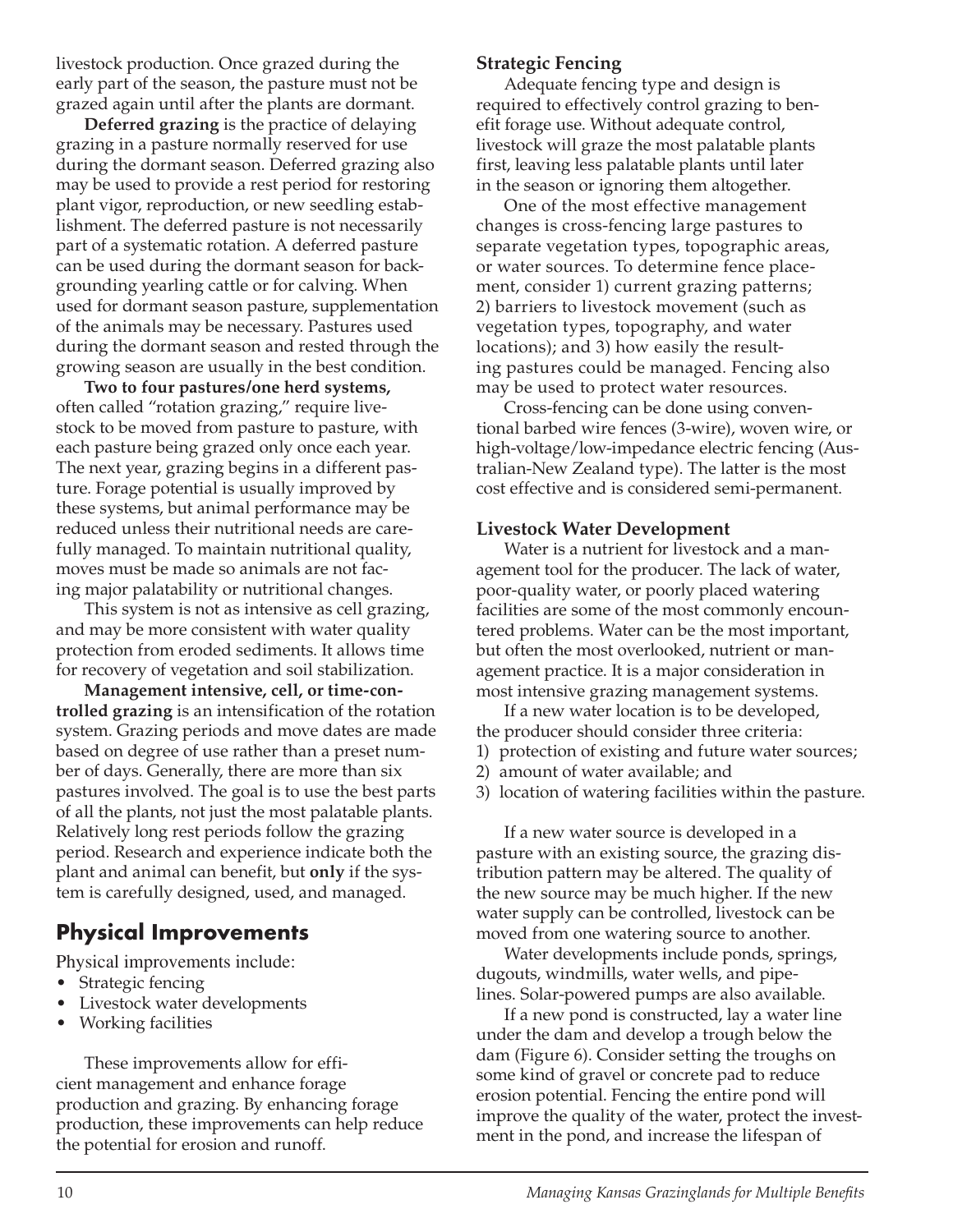the storage capacity. (There are no data on how long these benefits will last or the period over which the investment should be amortized, however.) Fencing also will prevent livestock from walking on ice during the winter and from bogging down in silt during periods of low water.

For large pastures, locate water sources so livestock do not have to travel more than ½ to ¾ mile in rough terrain and no more than 1 to 1½ miles on level terrain. The distance between water sources must be taken into account to ensure that animals can readily travel to all parts of the pasture.

Small ponds, pit ponds, and spring developments should be used whenever possible instead

of large ponds, windmills, or water wells, due to cost and feasibility considerations. A new option for shallow wells and wet areas where spring developments are not possible is the solar-powered pump. Keep in mind the protection of the well from outside pollutants.

In areas where water is difficult to obtain, storage

facilities and pipelines can be used to transport water over long distances very efficiently.

Water locations preferred by livestock strongly influence where livestock graze and congregate because thirst is a primary physiological demand. Loafing and social behavior tend to prolong livestock concentration around watering points. Loafing may be prompted by the need to rest, ruminate, or take advantage of evaporative cooling or shade. Social interactions that tend to be concentrated around watering points include pecking order establishment, suckling, and breeding.

Livestock preference between similar watering facilities in the same pasture is usually determined by prevailing wind direction, proximity to shade, location of salt/mineral supplements, feed, or other factors that satisfy physiological needs. Current research suggests that livestock prefer watering at troughs over other sites (Miner et. al, 1992). Project experience suggests that, all other factors being equal, livestock prefer water facilities in the following order: 1) trough (from well or spring), 2) pond, 3) pool in stream, and 4) flowing point on stream.

In general, livestock seem to prefer watering from a trough and generally avoid watering from flowing points on streams. The cause of this behavior is unclear; temperature, taste, and fear may contribute to these preferences. Research (Willms et. al, 2000) and experience suggest palatability and water temperature significantly influence water consumption. A variety of safety concerns may also exist in or near watering facilities. Ice, mud, or collapsing stream banks may cause injury or even death. It is also reasonable to assume that livestock may instinctively prefer watering at locations having good visibility to avoid predation.

Pasture inventories have identified problems associated with watering location, particularly pond siting. Water in the south part of a pasture



**Figure 6.** *A single water source can be used to supply several pastures through the use of a pipeline and troughs.* 

is frequently associated with more extreme cases of livestock concentration and poor vegetative cover. Water sited in topography that limits livestock access tends to be used less, resulting in overuse of other water sources or reduced intake by livestock (reducing animal performance). Properly placed water facilities have the potential

to enhance grazing distribution and allow safe and easy access to palatable water. Troughs, supplied by pipelines from wells or springs, can be strategically located to provide a water source in a desirable portion of the pasture and in topography that allows easy access. If ponds can be located similarly, they too may enhance water quality.

Past placement of watering facilities (typically ponds) was to a great degree limited by topography. Decisions regarding location and type of facility also were limited by the tradition, economics, technology, and public energy and/or water distribution infrastructure at the time of installation. Management decisions made today offer a different set of opportunities and limitations but are still driven by a basic understanding of natural systems, economic cycles, and technology. Water facility location is a major water-quality concern due to the level of activity associated with preferred watering points, yet it is only one of several factors to be evaluated when addressing water quality concerns. Preferred shade and management facilities placed for convenience, such as feeding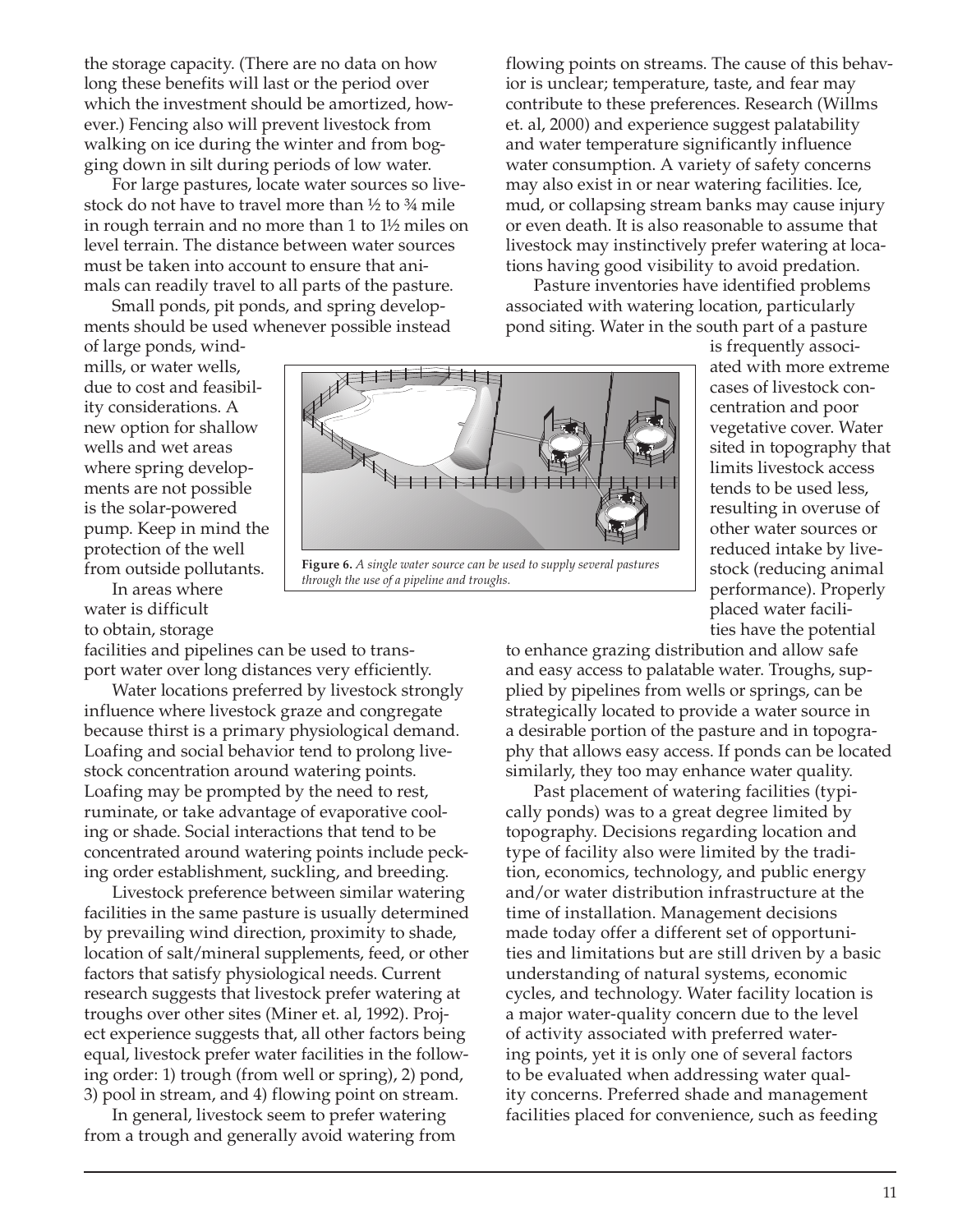areas located in drainages, are examples of additional concentration areas of potential concern.

### **Working Facilities**

Good facilities for handling livestock and storing feed and hay are important in managing and operating efficiently. Day-to-day operations will be more efficient and timely when livestock can be checked or handled whenever required with minimal stress to the animals. It also helps operation efficiency to store feed in a way that makes handling easy and prevents losses. Facilities do not have to be new, but should be in good repair, reliable, and accessible.

Permanent winter feeding facilities should be located in nearly level, well-drained areas with good vehicle access even during wet weather. If birthing areas are included with feeding areas, they should have good drainage, protection from winds, and should be free of muddy areas and standing water. Reserving a pasture for birthing by not grazing it during the growing season is a possibility.

To protect water resources, the following practices are suggested: 1) divert runoff around feeding and handling areas; 2) clean lots regularly and store, apply, or dispose of manure properly; and 3) discharge contaminated runoff to a natural vegetative filter area. Other, less feasible, but effective, options include using covered and guttered discharge areas, or discharging contaminated runoff into a settling pond or a designed filter system. These options may involve high costs for materials, labor, and design.

## **Summary**

Grazingland can be a source of water pollutants. Fortunately, management of grazingland for sustained yield of forage and livestock also achieves optimum water pollution control. The management practices used should be based on fundamental principles used to balance grazing defoliation with adequate long-term plant growth. Maintaining sufficient plant growth to protect the soil and allow for maximum infiltration of precipitation is a key consideration.

The most important water-quality-protection measures are also some of the most important practices for the long-term viability of the grazingland resource. These are:

- Overgrazing should be avoided.
- Apply nutrients according to plants' needs.
- Use a planned strategy to manage pests, including management, cultural, and biological controls.
- When using pesticides, have a planned management strategy to get maximum effectiveness and handle according to label directions.
- Manage use of riparian areas to maintain productivity and promote stable stream characteristics.
- Provide alternative watering sites to promote grazing distribution.
- Provide alternative loafing areas to allow for maintenance of vegetation.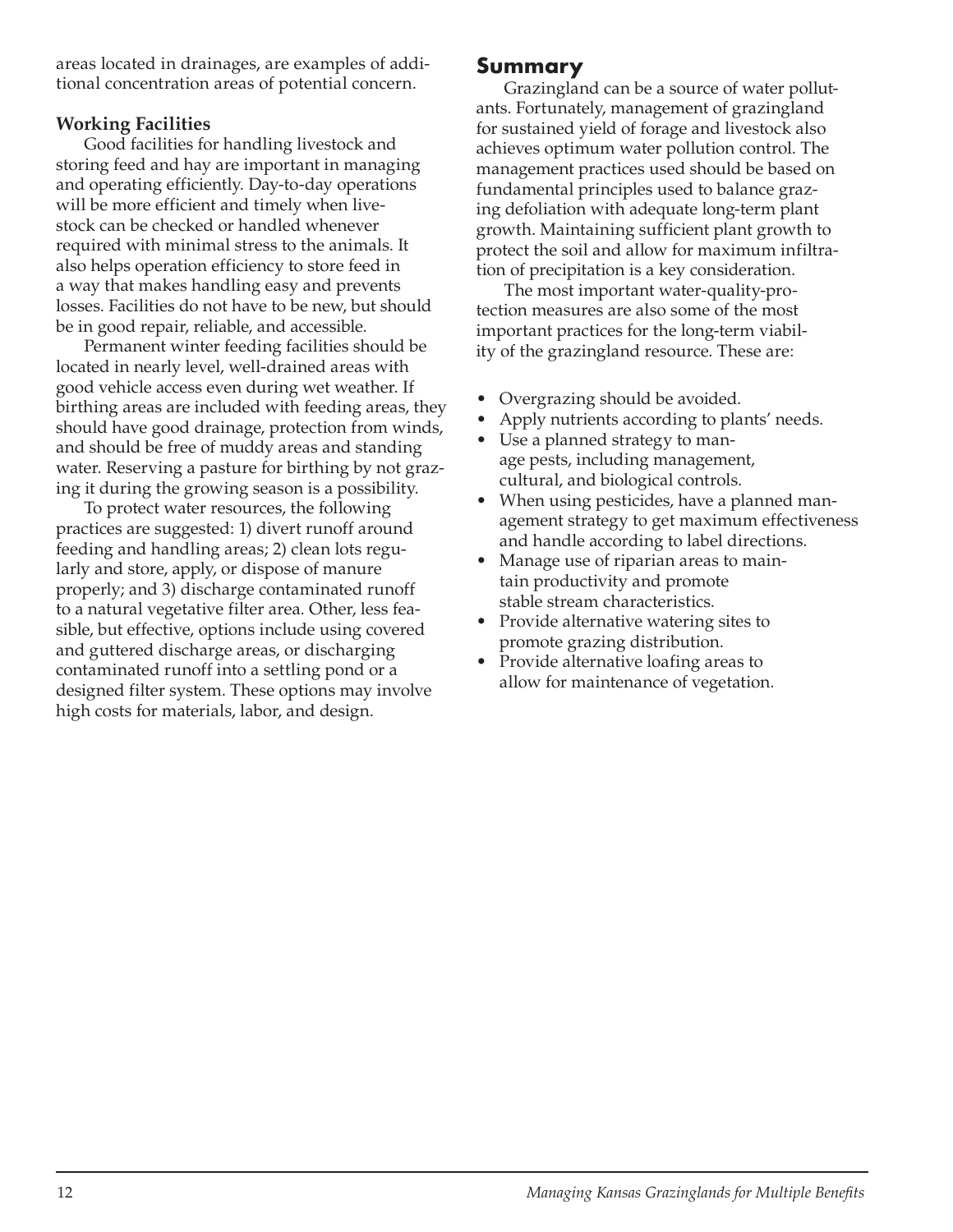## **Introducing WQFARE**

The Water Quality Financial Analysis and Resource Evaluation (WQFARE) is a five-step process to help managers of private grazingland identify risks and develop site-specific management measures to benefit water quality. WQFARE provides agricultural producers with a means to first identify potential management alternatives to improve water quality from grazinglands and then evaluate their economic feasibility. The first three steps comprise an inventory and evaluation phase, and the last two steps make up the planning phase of WQFARE.(Figure 7.)

#### **Step 1 - Physical Inventory**

Locate and describe the following for each pasture of the management system:

- Water resources (streams, ponds, wetlands, springs, troughs, etc.)
- Management influences on livestock (watering points, mineral, feeding areas, etc.)
- Landscape influences on livestock (shade, wind, terrain, vegetation types, etc.)
- Potential problem sites (concentration areas, heavily grazed areas, erosion, etc.)

The major factor influencing livestock activity, and consequently potential problem sites, is the location of preferred watering points. Watering preference is influenced by facility type, water quality, water quantity, and the proximity of the facilities to other areas that attract livestock such as preferred shade and preferred grazing areas. Prevailing wind direction and topography also play an important role in attracting or discouraging the use of grazing areas, trees or watering facilities with similar qualities.

#### **Step 2 - Evaluating the Current Management System**

Step 2 consists of two phases:

- Determining problem sources and the potential for correcting them.
- Reviewing managerial characteristics of the enterprise, including goals and management information.

#### *Determining Problem Sources and their Correction Potential*

The source of potential problems can be explained by studying how livestock respond to landscape and management features. Problem sources are determined by identifying the feature(s) and/or livestock behavior causing sites to have exposed soil and/or poor vegetative cover in close proximity to water resources. Vegetation density helps indicate whether management measures are needed for specific sites because the presence of vegetation helps slow runoff and protect the soil from erosion. The potential risk a site poses to water quality also depends on the size and slope of the area, as well its proximity to water resources. Adequate separation (influenced by cover, slope and distance) between problem sites and water resources is needed to reduce contaminant transport by runoff to streams, ponds, lakes, and springs. Sites with more extreme conditions may require a larger area of separation to protect water resources.

Much of the potential to improve water quality associated with grazingland rests on the ability of the manager to anticipate how livestock will respond to the implementation of management practices. Familiarity with livestock behavior will allow managers to identify practices that will reduce negative impacts associated with livestock concentration and heavily grazed areas.

Some problems may be corrected by simply adjusting basic management principles such as stocking rate, grazing distribution, season of use, kind and class of animal, and systematic rest. It may be desirable to implement a low-input/lowrisk strategy first because it could sufficiently

**Figure 7.** *WQFARE is a two part, five step process to evaluate current management strategies, consider alternatives, and assess their economic feasibility.*

| <b>STEP1</b>                    | <b>STEP 2</b>                                     | STEP <sub>3</sub>                                             | STEP <sub>4</sub>                                           | <b>STEP 5</b>                                                                                      |
|---------------------------------|---------------------------------------------------|---------------------------------------------------------------|-------------------------------------------------------------|----------------------------------------------------------------------------------------------------|
| Physical<br>Inventory           | Evaluating<br>the Current<br>Management<br>System | <b>Existing</b><br>Economic<br><b>Situation</b><br>Evaluation | Alternative<br>Management<br>Strategy<br><b>Development</b> | Analysis of<br>Economic<br>Feasibility of<br><b>Each Proposed</b><br>Management<br><b>Strategy</b> |
| <b>Inventory and Evaluation</b> |                                                   |                                                               | Planning                                                    |                                                                                                    |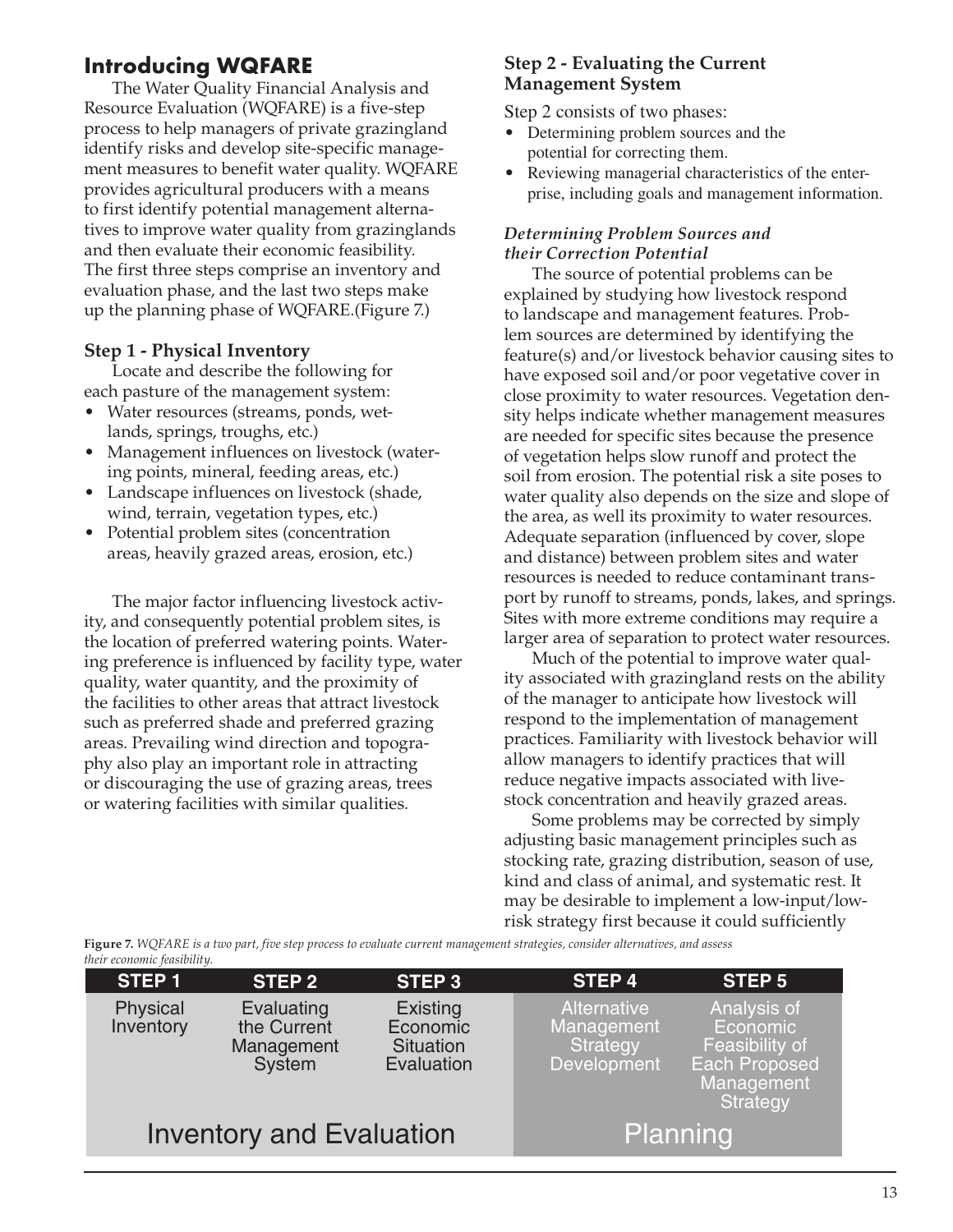address concerns about water quality, or at least provide insight into the potential for correcting problems using more costly management measures. A combination of practices coordinated into a management measure will often be necessary to correct the problem site(s) found in a pasture. The availability of practices suitable for implementing a water quality management measure will vary with the unique characteristics of pastures and the management system.

#### *Reviewing Managerial Characteristics*

- Enterprise and lifestyle goals
- Management information

*Goals:* Many grazingland managers have goal statements identifying the type of business and lifestyle for which they strive. Some goals even identify desired recreational and environmental conditions. For operations with defined goals, water quality objectives can be included as a supplement to existing goals. Regardless of the explicit nature of enterprise goals, documentation of efforts to benefit water quality may be of future value as public demand for water resources increases or regulatory controls are implemented.

*Management Information*: The basic land, capital, and management inputs for each pasture in a management system should be reviewed and cataloged to help identify strengths and weaknesses. Weaknesses found in grazing management systems are often associated with an imbalance in the amount of land suitable for different uses. For example, few year-round grazing enterprises are fortunate enough to have an ideal combination of pastures suitable for winter use, spring/fall grazing, and summer grazing. Managing for water quality enhancement can compound the challenge of achieving a balanced system. Adjustments that better match practices to the resources available may be necessary to accomplish both water quality and production goals. Management should also be flexible to take advantage of new information and/or innovation. When using the compiled management information to develop potential options for correcting problems it is important to look closely at not only the current use, but also the potential use of each pasture. Development of alternative strategies is discussed in Step 4.

#### **Step 3 - Existing Economic Situation Evaluation**

An analysis should be conducted to characterize the current economic situation of the entire operation. Farm Financial Standards Council guidelines are recommended to analyze all grazing and associated enterprises. A baseline profitability estimate is derived using balance sheets for each enterprise and an accrual-adjusted income statement. Current enterprise economic analysis provides a baseline profitability estimate to compare the economic projections associated with potential changes.

Standardized performance analysis (SPA) was developed from a cooperative effort by the livestock industry and several universities to provide guidelines for handling complex enterprise analysis issues for livestock producers. SPA is a system of standardized procedures for measuring asset productivity and profitability of livestock enterprises. Procedures allow individual producers to directly measure their productivity against industry benchmarks on a local, regional, and nationwide basis.

A critical component of any detailed enterprise analysis like SPA is collecting accurate financial and production data. Producing valid production and financial data requires detailed record keeping. A valid assessment of the profitability of a pasture should incorporate accrual-adjusted financial statements (beginning balance sheet, balance sheet, and income statement). Accrual adjusted financial statements account for changes in the value of noncash assets such as herd inventory. The primary information needed is herd inventory throughout the year, along with feed and land resources used by the grazing enterprise. Technical assistance in developing enterprise profitability estimates is available through Kansas State University Department of Agricultural Economics. Data collection forms for the appropriate enterprise can be obtained from local K-State Research and Extension offices.

### **Step 4 - Development of Alternative Management Strategies**

An alternative management strategy involves adjustments to basic management principles described earlier and may require capital improvements. The objective of management alternatives for improved water quality is typically to relocate concentration and heavily grazed areas away from water resources. Developing an affordable management strategy generally involves much more than changing how livestock use the pasture. Realistic alternatives must be compatible with the unique combination of management ability, resources (land, labor, and capital) and objectives of each operation. At least one, but preferably several possible alternatives should be developed.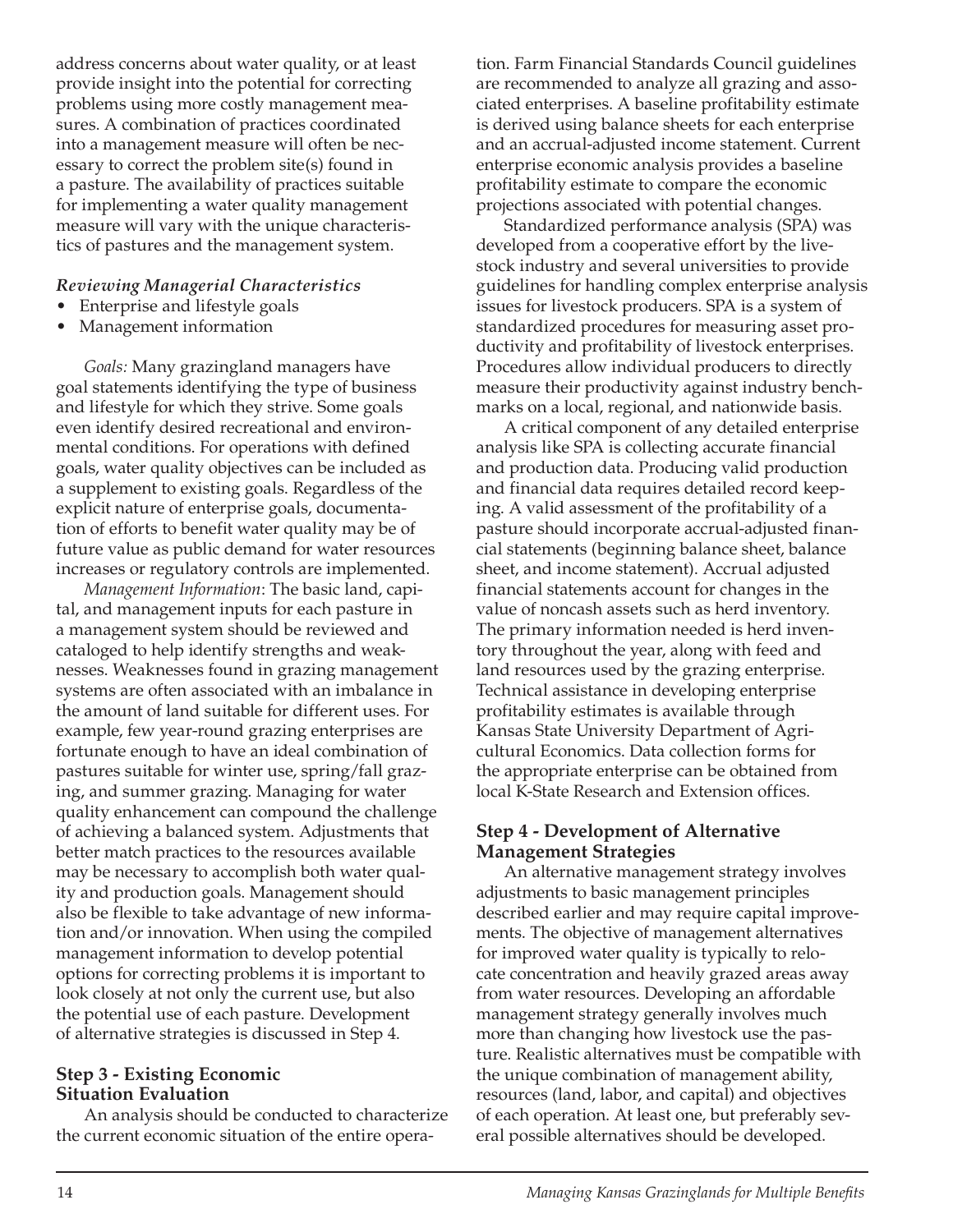*Developing New Management Measures:* Developing new practice combinations involves envisioning desired livestock use patterns and management adjustments needed to accomplish them. Alternatives are devised by anticipating the response of livestock to possible management adjustments. Management adjustments and improvement practices considered should generally encourage grazing in underused upland portions of pastures and discourage livestock trampling, manure deposition, and overgrazing areas sensitive to water quality degradation, such as riparian areas. Depending upon specific pasture conditions, management strategies that include one or more of the following adjustments may benefit water quality:

- Changing watering facility type and/or location
- Reducing the stocking rate to a moderate level
- Implementing prescribed burning
- Controlling undesirable trees and brush
- Alternating feeding locations
- Discontinue feeding near streams and in drainages
- Adding and/or removing fences to improve grazing distribution
- Relocating mineral supplements
- Providing wind protection away from water resources
- Promoting use of upland shade
- Resting pasture for a period during the growing season

### *Developing Economically Viable Management Strategies to Improve Water Quality*

Many of the profitability measures commonly used in agriculture can be misleading. Basing management decisions on net farm income, gross margin, returns per acre, or returns per head comparisons often leads to economically inferior management strategies. The Farm Financial Standards Council suggests two primary measures of profitability, rate of return on assets, and rate of return on equity. These measures scale net income to the capital resources required to achieve it. SPA provides the framework for calculating these values.

#### *Economic Analysis of Structural Improvements*

The economic feasibility of proposed capital improvements should be evaluated using standard capital budgeting procedures. Capital budgeting refers to the process of planning expenditures on assets whose cash flows are expected to extend beyond one year. Capital budgeting decision rules

commonly applied in grazingland situations are net present value (NPV), benefit cost ratio (B/C), and internal rate of return (IRR). Under certain conditions, these common measures can yield conflicting results. When this occurs, NPV is generally considered the superior method of evaluating capital investments or management alternatives.

NPV and B/C are similar. NPV is defined as the difference between the sum of discounted cash inflows and outflows, while B/C is the sum of discounted benefits divided into the sum of discounted costs. IRR is defined as the discount rate that equates NPV to zero.

Capital budgeting decision rules are all discounted cash flow (DCF) procedures. DCF procedures discount future cash flows to account for the time value of money when considering investments or management measures. A basic principle of financial management is that a dollar today is worth more than a dollar tomorrow (Brealey and Myers, 1991). Cash on hand today could be invested to generate future income, or retire debt and reduce interest expenses. To make a fair comparison of cash flows occurring at different time periods, they should be adjusted to a common point in time, typically the present value. Discounting, the mathematical reverse of compounding, is the process of converting future cash flows to their present value.

Capital budgeting criteria favor projects with more immediate benefits. For example, technology that can shorten initial grazing deferments would be more valuable to a livestock operation than extending the life of a seeded stand of grass. Projects or management changes that require a large initial investment, or do not return benefits until several years into the future, rarely generate a positive discounted net return to a livestock producer.

Unfavorable economic evaluations of grazingland improvements are often criticized as short sighted because some would assume that a project that permanently improves pasture condition and productivity will eventually pay for itself. While this rationale is intuitive, it does not recognize the time value of money. At a 7 percent discount rate, the present value of an investment returning \$100 per year never exceeds \$1,430, even with an infinite time horizon. Capital costs, therefore, impose a limit to the private benefit of improved pasture productivity. Consequently, pasture improvements requiring excessive up-front investment will never pay off, even if benefits continue perpetually. Properly estimated capital budgeting results are considered long-term feasibility estimates.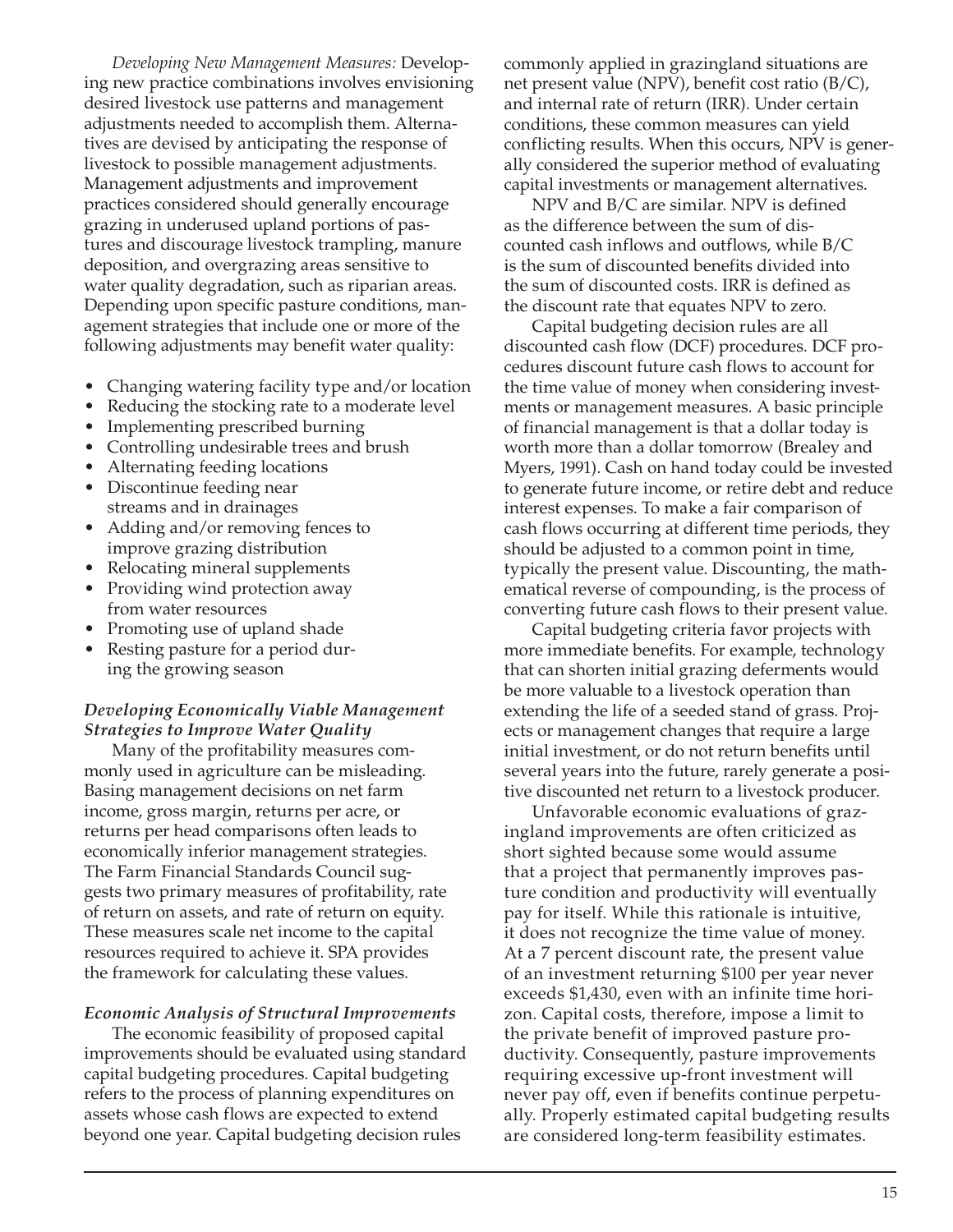### **STEP 5 - Analysis of economic feasibility of each proposed management strategy**

An analysis of the economic feasibility of each proposed management strategy is performed in the final step of the WQFARE process. Capital budgeting decision rules are recommended to evaluate potential improvements requiring long-term capital investment. Other management changes will be evaluated using partial budgeting or full enterprise analysis. This process helps determine which alternative management strategies are viable, and help rank expected costs and benefits associated with the alternatives. In some cases, the process helps to determine the amount of "cost share" funding that may be needed to implement a strategy.

### *Evaluating the economic feasibility of proposed management measures*

Step by step instructions for calculating NPV and other capital budgeting measures are presented in several financial management texts and extension publications, with a variety of ways to approach the problem. At a minimum, however, any capital budgeting estimate should contain the following elements:

- 1) an estimate of the annual net cash flows generated by the improvement;
- 2) cash flows discounted at an appropriate rate to determine present value; and
- 3) computation and interpretation of the NPV estimate.

## **Estimating Annual Net Cash Flows**

The initial step in developing a capital-budgeting feasibility estimate is projecting net cash flows generated each year over the life of the improvement. Improvements or management changes generate net cash flows by increasing productive capacity, and/or reducing operating costs. Information needed to estimate annual cash flows generated by range improvement practices includes: 1) physical responses, such as changes in livestock or forage production; 2) the value of physical changes, represented by forage or livestock prices; 3) the costs associated with implementing the changes; and 4) the life of the improvement.

Physical production changes resulting from a range improvement can be valued either in terms of forage production or livestock production. Forage value changes would typically be represented by prevailing grazing lease rates or hay prices. Changes in livestock production values would be represented by added production multiplied by

the relevant price. Due to the dynamic and complex nature of livestock prices, valuing changes in livestock production is typically more complicated than valuing changes in forage production. Cash flow estimates require information about the relationship between forage and livestock production. Seasonal impacts related to forage balance within the overall livestock operation also may need to be considered when evaluating major grazingland management changes.

Partial budgeting is a common method used for estimating cash flows. Partial budgeting simplifies the cash flow estimation process by considering only costs and returns impacted by the management change or capital investment. To aid managers estimating cost components, example budgets for various management practices are typically available from K-State Research and Extension and other sources.

SPA analysis evaluates profitability on a enterprise-wide basis. Evaluating the economic impact of management changes or capital improvements requires baseline profitability estimates of the individual pasture under consideration. In this case an enterprise-wide profitability estimate may not be adequate. The baseline profitability estimate may need to be estimated for specific pastures.

Cash flow estimates should be based on incremental changes in costs and/or revenues associated with the investment. The relevant comparison is the difference between cash flows generated by the proposed investment and the next best alternative. For example, the profitability of a new water system should be based on how productivity is impacted relative to productivity without the water system. A common error in feasibility analysis is estimating the profitability of the water system by evaluating the profitability of operating a cattle enterprise. Estimating incremental cash flows requires the analyst to understand which costs change. Average costs calculated from standard accounting procedures include an allocation for overhead and other fixed costs.

Producers considering a substantial capital improvement should understand the difference between cash flow and profitability. A project may be profitable, but may not be feasible for producers unable to meet the cash flow requirements. A project may be profitable in the long run, but not financially feasible if the investment creates liquidity problems. Liquidity refers to whether there is enough cash on hand to pay bills as they come due.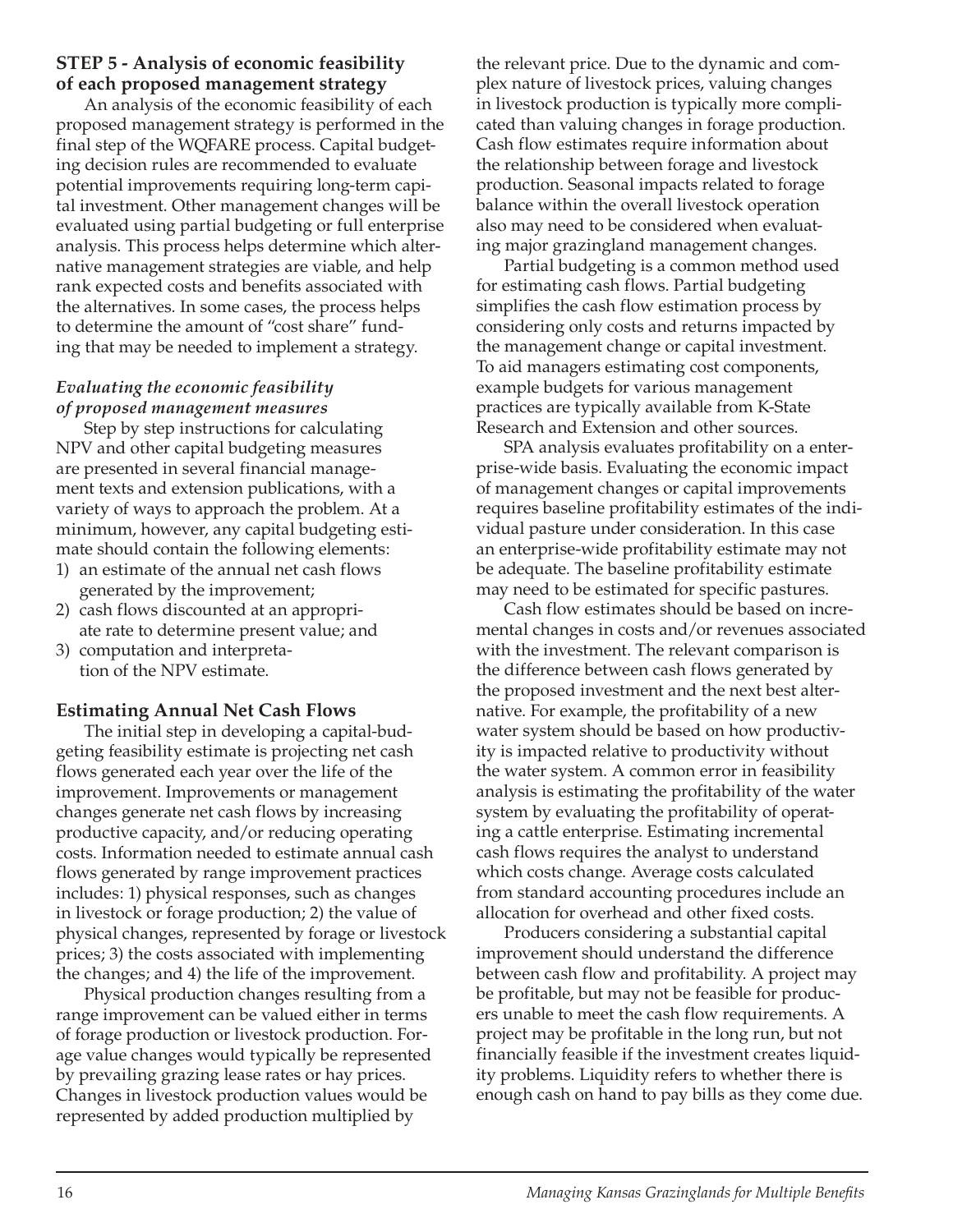#### **Discounting Cash Flows**

To accurately assess the financial impact of capital improvements or management changes, cash flows projected to occur in the future should be discounted to their present value. A simple method of discounting cash flows to their present value is multiplying each projected cash flow by the appropriate discount factor. The appropriate discount factor is determined by the discount rate and the year in which the cash flow occurs. Discount factor tables are available in financial management texts and other sources. Financial calculators and popular spreadsheet software will readily compute present value.

The economic feasibility of range improvements depends largely on the discount rate used in the analysis. The discount rate should reflect the minimum rate of return management is willing to accept on the investment, which in most cases would be the expected rate of return on competing investment alternatives. The appropriate discount rate also depends on the operator cost of capital, prevailing interest rates in the general economy, and the risk associated with the investment. The importance of proper discount rate selection increases as the useful life of the planned improvement increases.

An important issue to consider when developing cash flow and discount rate estimates over a multiyear period is inflation. Inflation refers to the increase in the price level of goods and services in the economy over time. Rising prices influence future income projections through livestock prices and production costs. Cash flows estimated from prices that include inflation are considered "nominal." By contrast, cash flows estimated from prices that have the inflation component removed are considered "real."

Like cash flows, interest rates can be expressed as nominal or real. Nominal interest rates include a premium equal to the expected rate of inflation. Interest rates observed in the capital and money markets are typically nominal rates. To convert the interest rate from a nominal to a real basis, the expected rate of inflation should be subtracted from the nominal interest rate.

Capital budgeting analysis can be done with either real or nominal cash flows. The inflation assumption should be consistent between discount rates and cash flows. If projected cash flows were estimated on a nominal basis, a nominal discount rate should be used.

The risk associated with a particular range improvement will influence the results of a feasibility estimate. The second basic principle of financial management (Brealey and Myers, 1991) states that a safe dollar is worth more than a risky one. Consequently, riskier investments typically require a higher return. Financial markets implicitly add a risk premium to the return on financial assets. Adding a premium to the discount rate, therefore, is a common method of adjusting for risk. However, deriving a risk-adjusted discount rate on a specific physical asset is often difficult. An alternative approach is to use the discount rates typically applied to similar investments. Real discount rates ranging from 4 to 8 percent are commonly used to evaluate rangeland improvements, although recent research suggests that the risk-adjusted real rate of return on most agricultural assets falls between 5 and 9 percent.

#### **Calculating and Interpreting the NPV Estimate**

NPV is simply the sum of discounted cash flows, whether negative or positive, over the life of the improvement. A zero NPV is considered the break-even point and implies the project yields a rate of return equivalent to the discount rate. Any project with an expected NPV greater than zero is projected to be economically feasible. When choosing between several alternatives, the project carrying the greatest NPV is the economically preferred choice. Similarly, a benefit cost (B/C) ratio equal to one implies total benefits equal total costs. Any project with a B/C greater than or equal to one, therefore, is projected to be economically feasible.

An alternative method of estimating the economic feasibility of a capital investment is internal rate of return (IRR). IRR is defined as the discount rate that equates NPV to zero. Financial calculators and computer software can quickly calculate IRR, which is expressed as a percent rate of return. The accept/reject decision criteria is whether the IRR exceeds the opportunity cost of capital. This is often more intuitive than interpreting a summed dollar value. IRR should be interpreted carefully, however, because results are sensitive to underlying assumptions regarding the reinvestment of positive cash flows.

#### *Sensitivity Analysis*

Any economic evaluation requires an estimate of projected livestock prices, production costs, productivity impact, and other variables. These forecasts cannot be identified with any degree of certainty. Deriving economic impact estimates will inevitably require assumptions regarding these